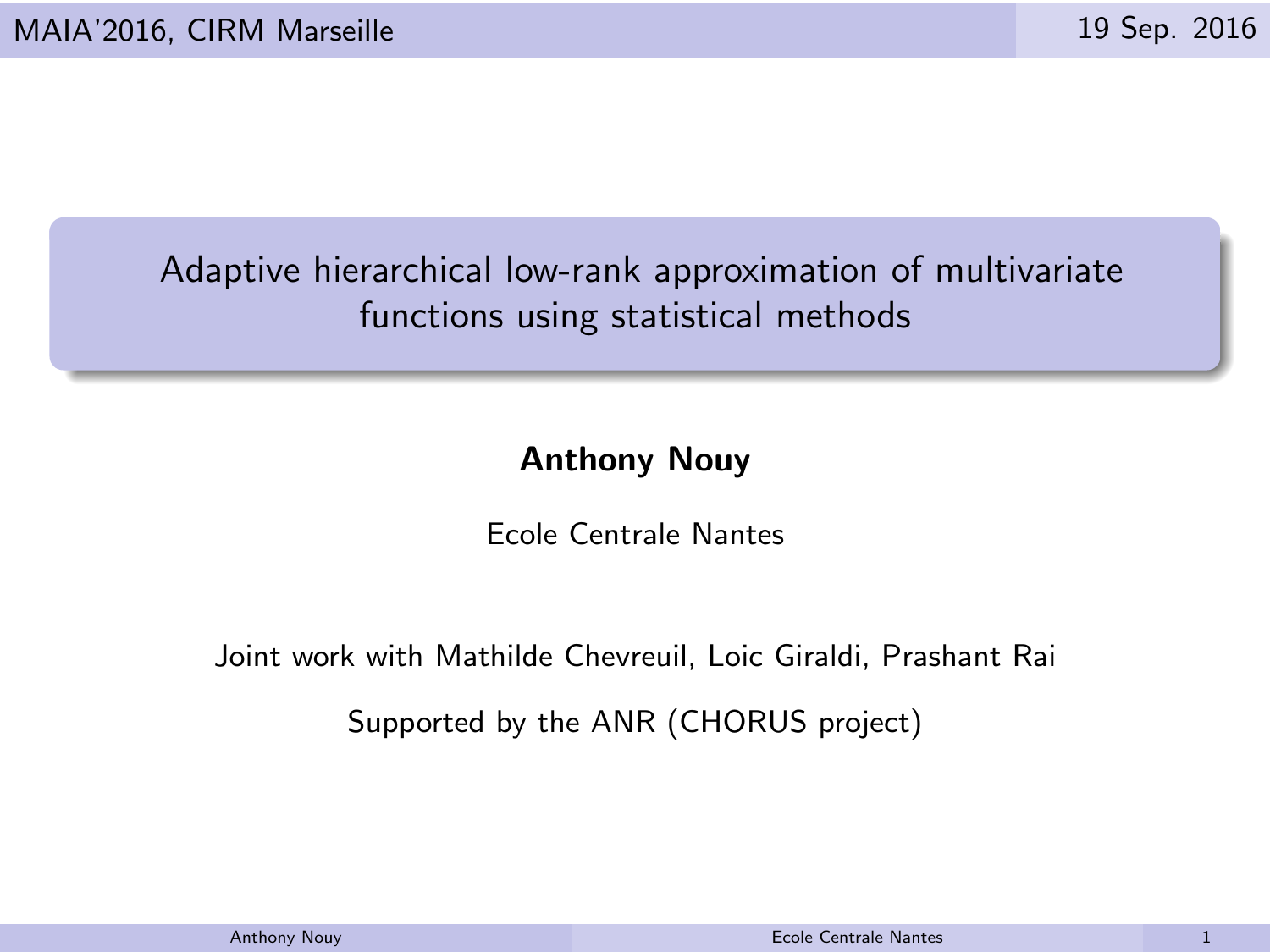Parameter-dependent models

$$
\mathcal{M}(u(X);X)=0
$$

where  $X = (X_1, \ldots, X_d)$  are random variables.

Forward problem: evaluation of statistics, probability of events, sensitivity indices...

$$
\mathbb{E}(f(u(X))) = \int_{\mathbb{R}^d} f(u(x))p(x)dx
$$

 $\bullet$  Inverse problem: from (partial) observations of  $\mu$ , estimate the density of X

 $p(x)$ 

• Solving forward and inverse problems requires the evaluation of the model for many instances of X.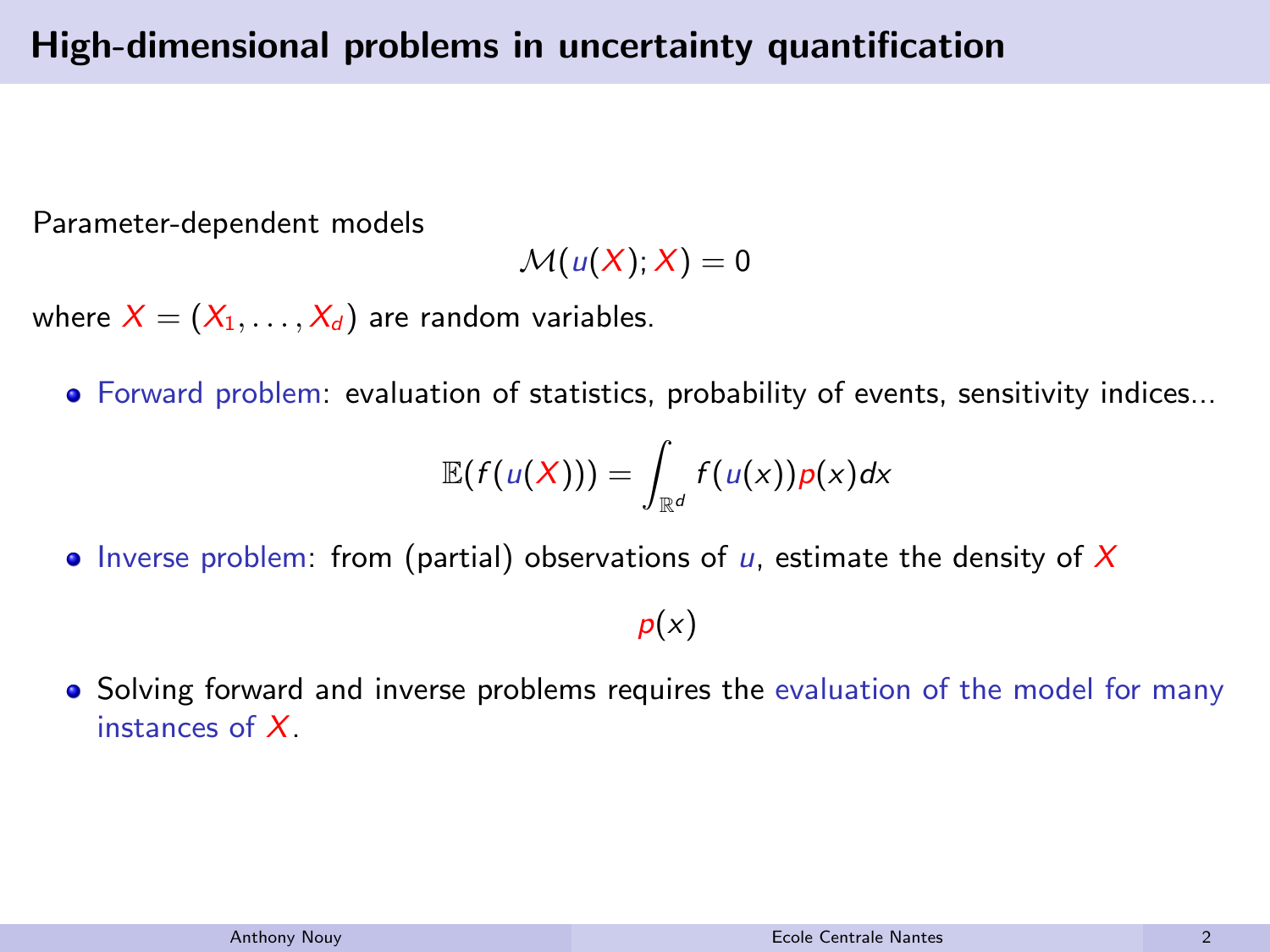• In practice, we rely on approximations of the solution map

 $x \mapsto u(x)$ 

which are used as surrogate models.

- **Complexity issues:** 
	- For complex models, only a few evaluations of the function are available.
	- High-dimensional function

 $u(x_1, \ldots, x_d)$ 

**Specific low-dimensional structures of functions have to be exploited (low effective** dimensionality, anisotropy, sparsity, low rank...)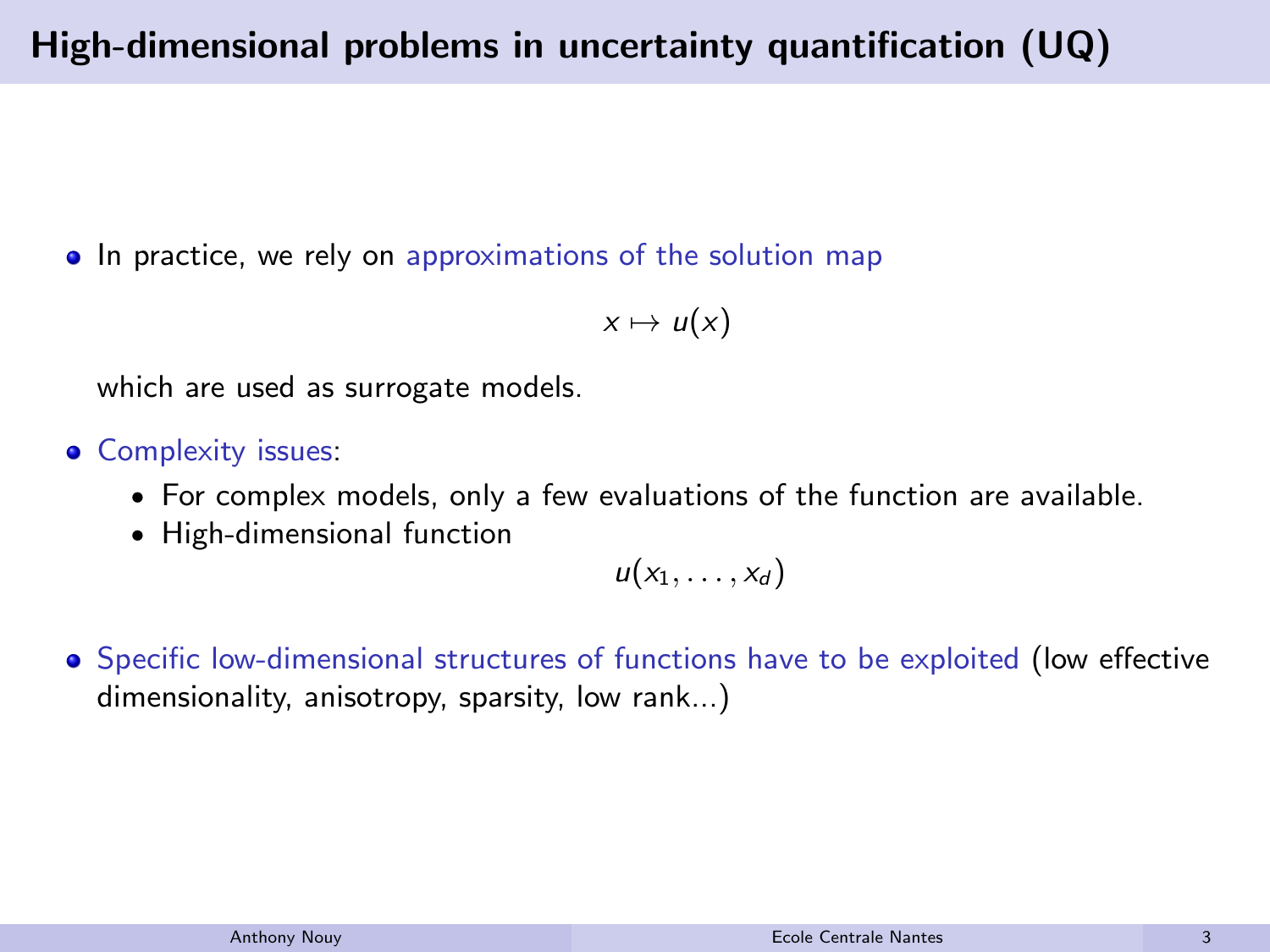- 1 [Rank-structured approximation](#page-4-0)
- 2 [Statistical learning methods for tensor approximation](#page-13-0)
- <sup>3</sup> [Adaptive approximation in tree-based low-rank formats](#page-24-0)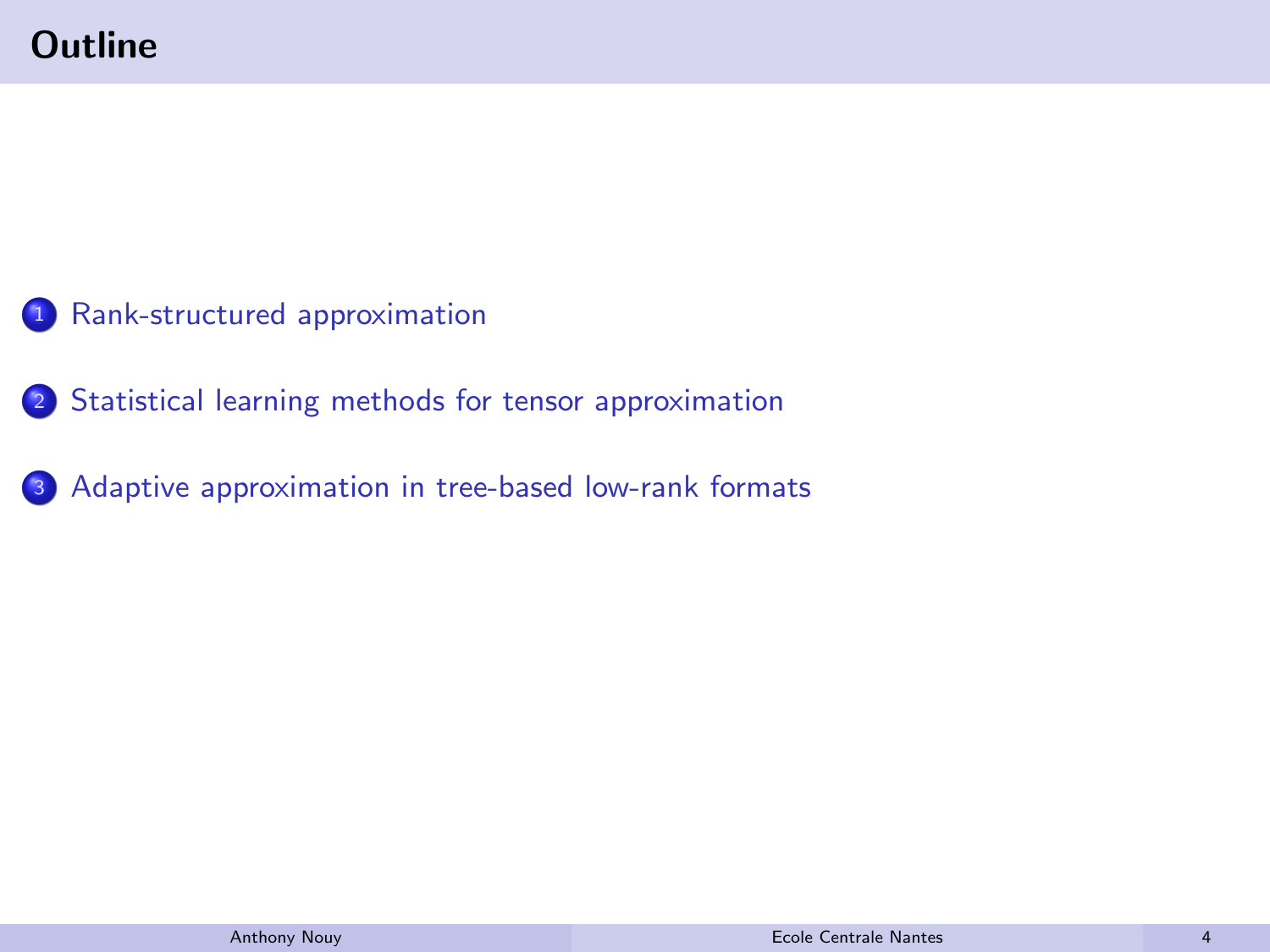# <span id="page-4-0"></span>**Outline**

# 1 [Rank-structured approximation](#page-4-0)

<sup>2</sup> [Statistical learning methods for tensor approximation](#page-13-0)

<sup>3</sup> [Adaptive approximation in tree-based low-rank formats](#page-24-0)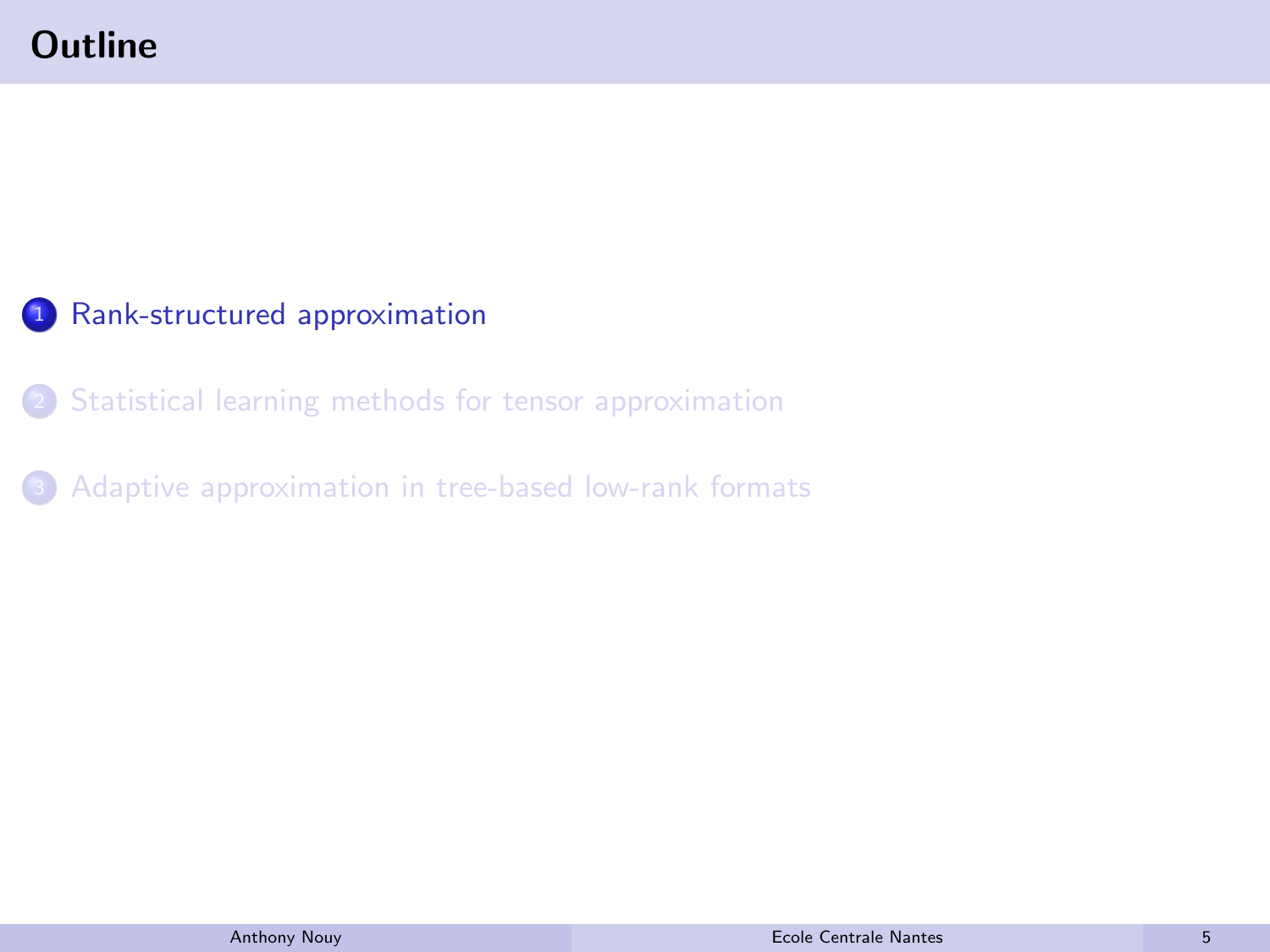#### Tensor spaces of multivariate functions

Let  $V_{\nu}$  be a space of functions defined on an interval  $\mathcal{X}_{\nu} \subset \mathbb{R}$ .

The elementary tensor product  $v = v^{(1)} \otimes \ldots \otimes v^{(d)}$  of functions  $v^{(\nu)} \in V_{\nu}$  is a multivariate function defined on  $\mathcal{X} = \mathcal{X}_1 \times \ldots \times \mathcal{X}_d$  and such that

$$
v(x) = v(x_1, \ldots, x_d) = v^{(1)}(x_1) \ldots v^{(d)}(x_d)
$$

The algebraic tensor product of spaces  $V_{\nu}$  is defined as

$$
V_1 \otimes \ldots \otimes V_d = \text{span}\{v^{(1)} \otimes \ldots \otimes v^{(d)} : v^{(\nu)} \in V_{\nu}, 1 \leq \nu \leq d\}
$$

A Banach tensor space  $\overline{V_1 \otimes \ldots \otimes V_d}^{\|\cdot\|}$  is obtained by completion with respect to a norm  $\|\cdot\|$ .

Here we consider  $V_\nu = L^2_{\mu_\nu}(\mathcal{X}_\nu)$  where  $\mathcal{X}_\nu$  is equipped with a probability measure  $\mu_\nu$ , and the Hilbert tensor space

$$
\overline{L_{\mu_1}^2(\mathcal{X}_1)\otimes\ldots\otimes L_{\mu_d}^2(\mathcal{X}_d)}^{\|\cdot\|}=L_{\mu}^2(\mathcal{X})
$$

with  $\mu=\mu_1\otimes\ldots\otimes\mu_d$  and where  $\|\cdot\|$  is the natural norm on  $\mathcal{L}^2_\mu(\mathcal{X})$ .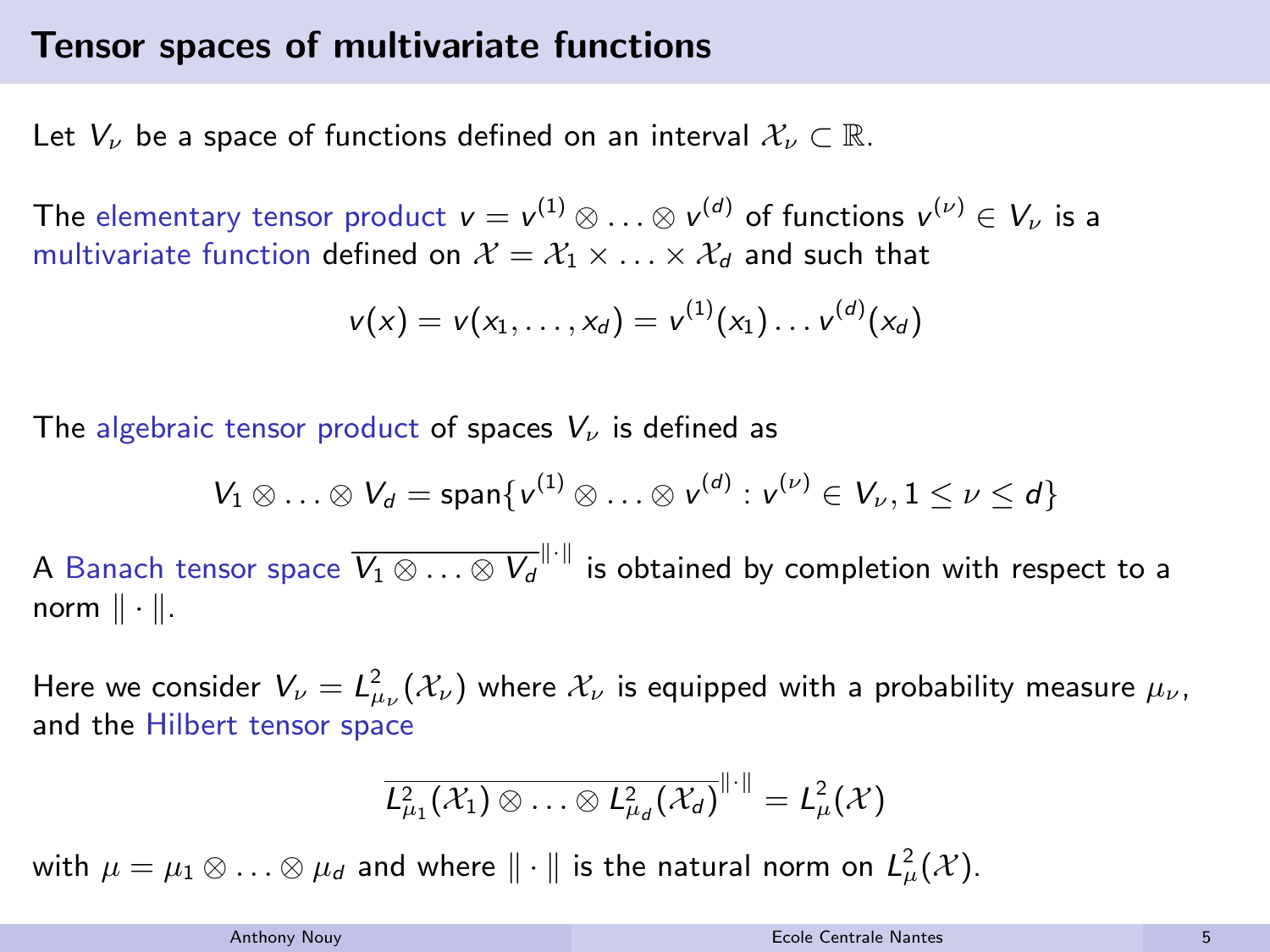## Canonical rank

The canonical rank of a tensor  $v \in V_1 \otimes \ldots \otimes V_d$  is the minimal integer r such that

$$
v = \sum_{k=1}^r v_k^{(1)}(x_1) \dots v_k^{(d)}(x_d)
$$

For  $d = 2$ , it is the unique notion of rank and

$$
\mathcal{R}_r = \{v : \text{rank}(v) \leq r\}
$$

is a proximinal set and a smooth manifold.

An order-two tensor  $u$  in the Hilbert tensor space  $\overline{V_1 \otimes V_2}^{\|\cdot\|}$  admits a singular value decomposition

$$
u=\sum_{k\geq 1}\sigma_k v_k^{(1)}(x_1)v_k^{(2)}(x_2)
$$

An element of best approximation of u from  $\mathcal{R}_r$  is given by the truncated singular value decomposition where we retain the  $r$  largest singular values.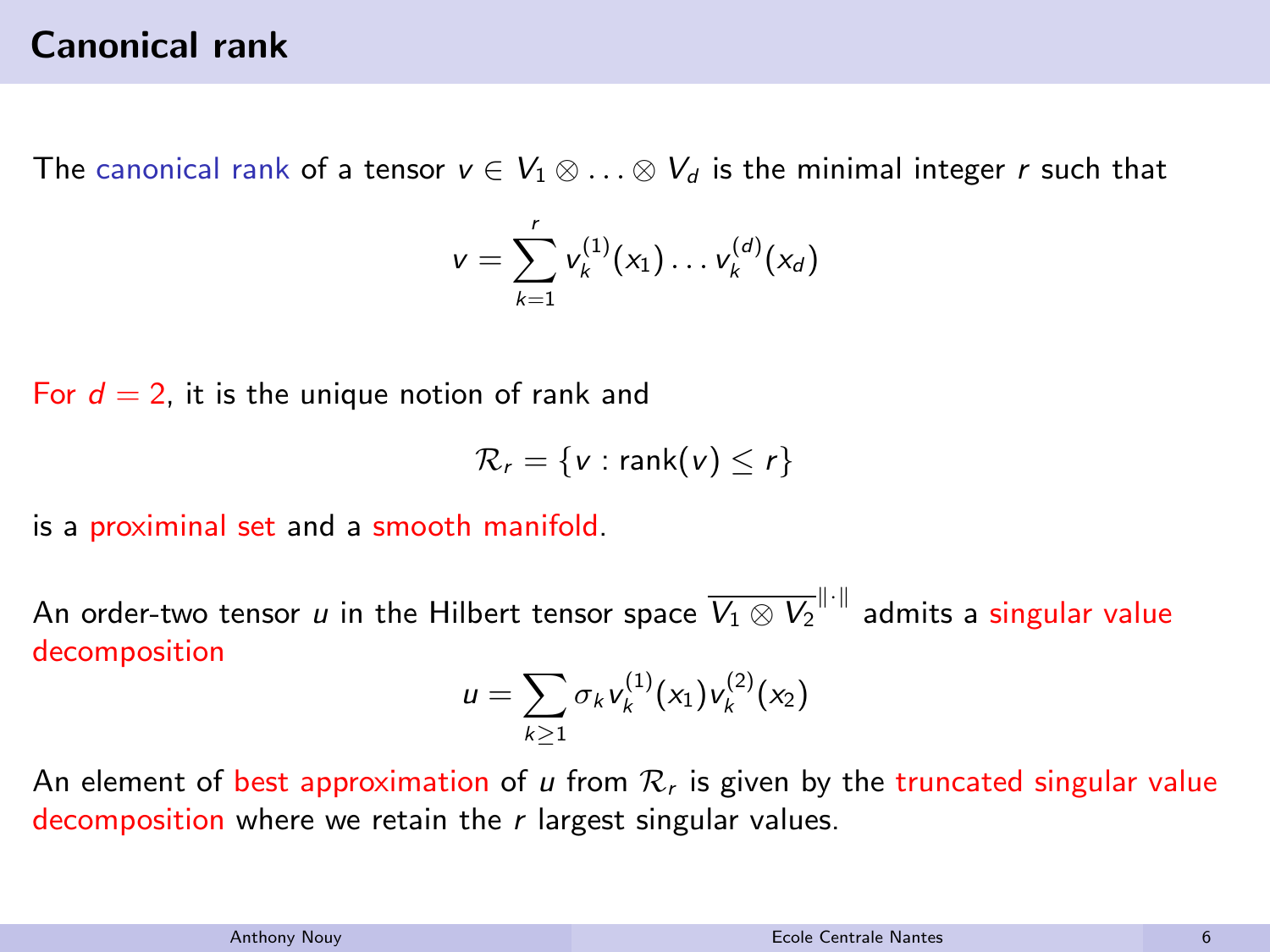For  $d \geq 3$ , the set  $\mathcal{R}_r$  looses many of the favorable properties of the case  $d = 2$ .

- Determining the rank of a given tensor is a NP-hard problem.
- $\bullet$   $\mathcal{R}_r$  is not closed. The consequence is that for most problems involving approximation in canonical format  $\mathcal{R}_r$ , there is no robust method when  $d > 2$ .
- $\bullet$  The set  $\mathcal{R}_r$  is not an algebraic variety.
- No notion of singular value decomposition.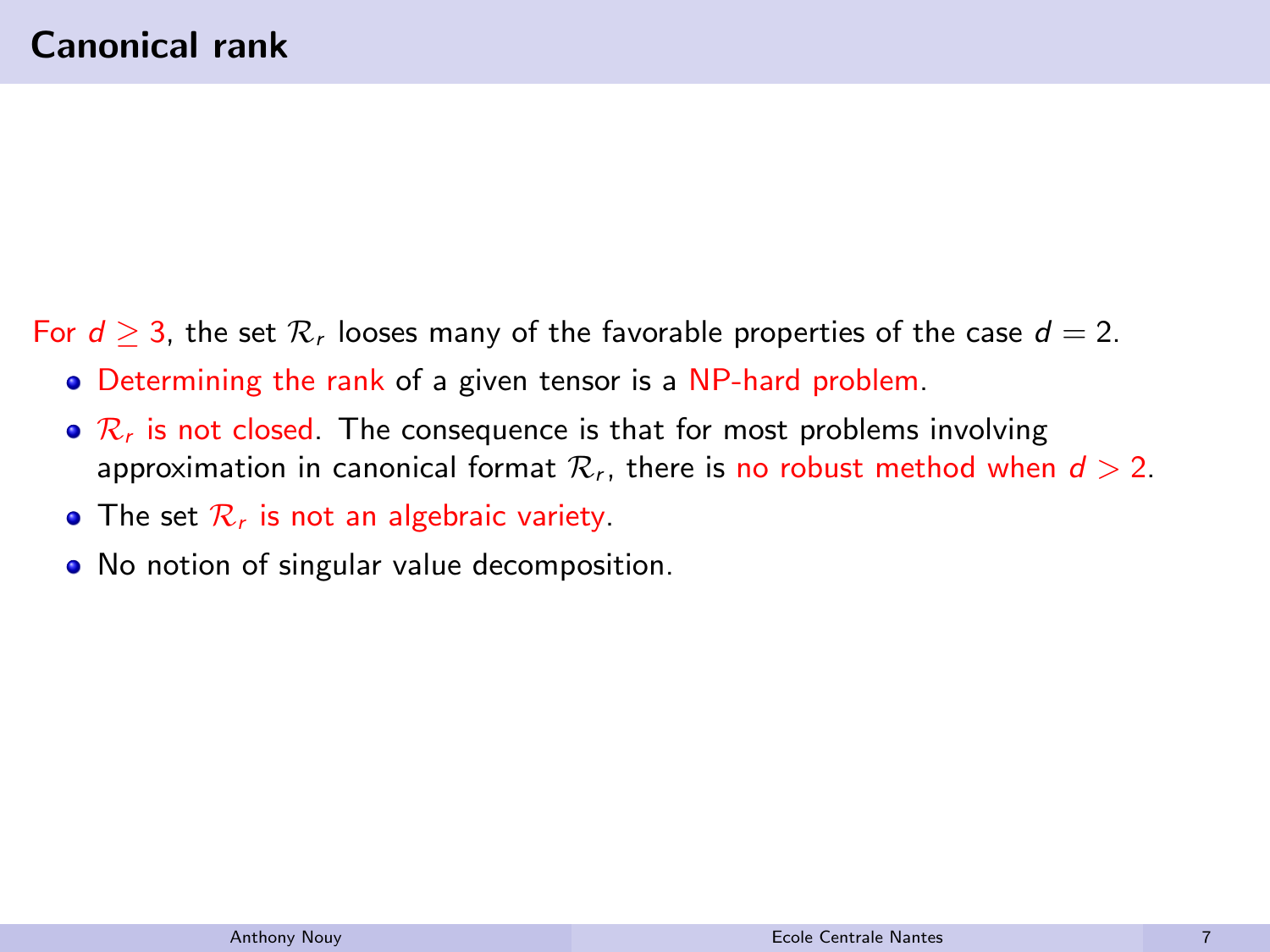#### $\alpha$ -rank

For a non-empty subset  $\alpha$  of  $D = \{1, \ldots, d\}$ , a tensor  $u \in V = V_1 \otimes \ldots \otimes V_d$  can be identified with an order-two tensor

$$
\mathcal{M}_\alpha(\mathsf{u}) \in \mathsf{V}_\alpha \otimes \mathsf{V}_{\alpha^c},
$$

where  $V_\alpha = \bigotimes_{\nu \in \alpha} V_\nu$ , and  $\alpha^c = D \setminus \alpha$ .



The  $\alpha$ -rank of u, denoted rank $_{\alpha}(u)$ , is the rank of the order-two tensor  $\mathcal{M}_{\alpha}(u)$ ,

$$
\mathsf{rank}_{\alpha}(u) = \mathsf{rank}(\mathcal{M}_{\alpha}(u)),
$$

which is the minimal integer  $r_{\alpha}$  such that

$$
u(x) = \sum_{k=1}^{r_{\alpha}} v_k^{\alpha}(x_{\alpha}) w_k^{\alpha^c}(x_{\alpha^c})
$$

for some functions  $v^{\alpha}_{k} ( \mathsf{x}_{\alpha})$  and  $w^{\alpha^{c}}_{k} ( \mathsf{x}_{\alpha^{c}})$  of groups of variables

 $x_{\alpha} = \{x_{\nu}\}_{\nu \in \alpha}$  and  $x_{\alpha} = \{x_{\nu}\}_{\nu \in \alpha^{c}}$ .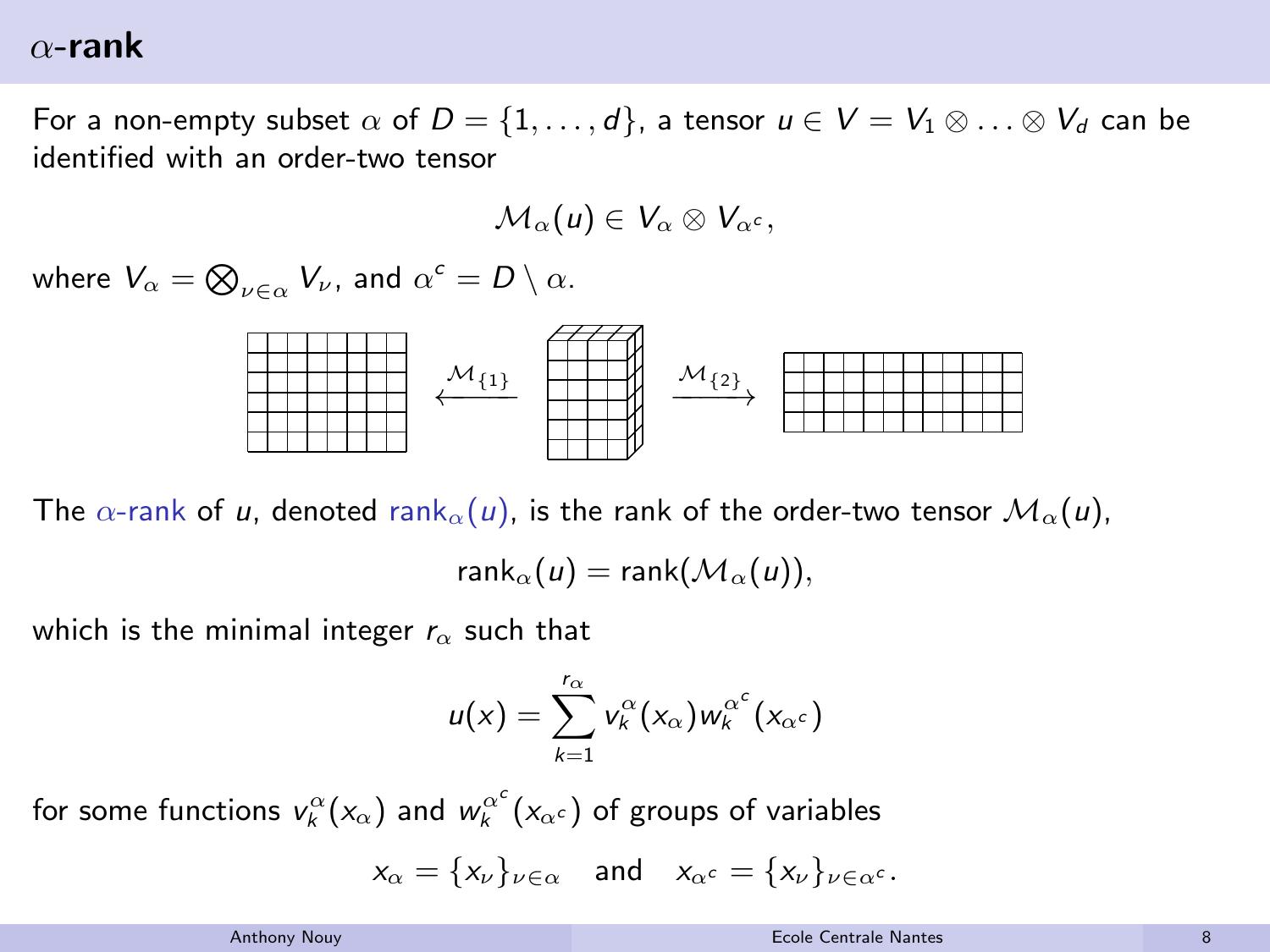# $\alpha$ -rank

The motivation behind the definition of tensor formats based on  $\alpha$ -ranks is to benefit from the nice properties of the two dimensional case.

**o** The set

$$
\mathcal{T}_{r_\alpha}^{\{\alpha\}} = \{v \in V : \mathsf{rank}_{\alpha}(v) \leq r_\alpha\}
$$

of tensors with  $\alpha$ -rank bounded by  $r_{\alpha}$  is weakly closed (and therefore proximinal).

- For a given tensor u,  $\mathcal{M}_{\alpha}(u)$  admits a singular value decomposition. A best approximation of  $u$  from  $\mathcal{T}_{\tau_{\alpha}}^{\{\alpha\}}$  is provided by the truncated singular value decomposition of  $\mathcal{M}_{\alpha}(u)$  where we retain the  $r_{\alpha}$  largest singular values.
- $\bullet$  The determination of the  $\alpha$ -rank of a tensor is feasible.
- $\mathcal{T}_{r_\alpha}^{\{\alpha\}}$  is a smooth manifold.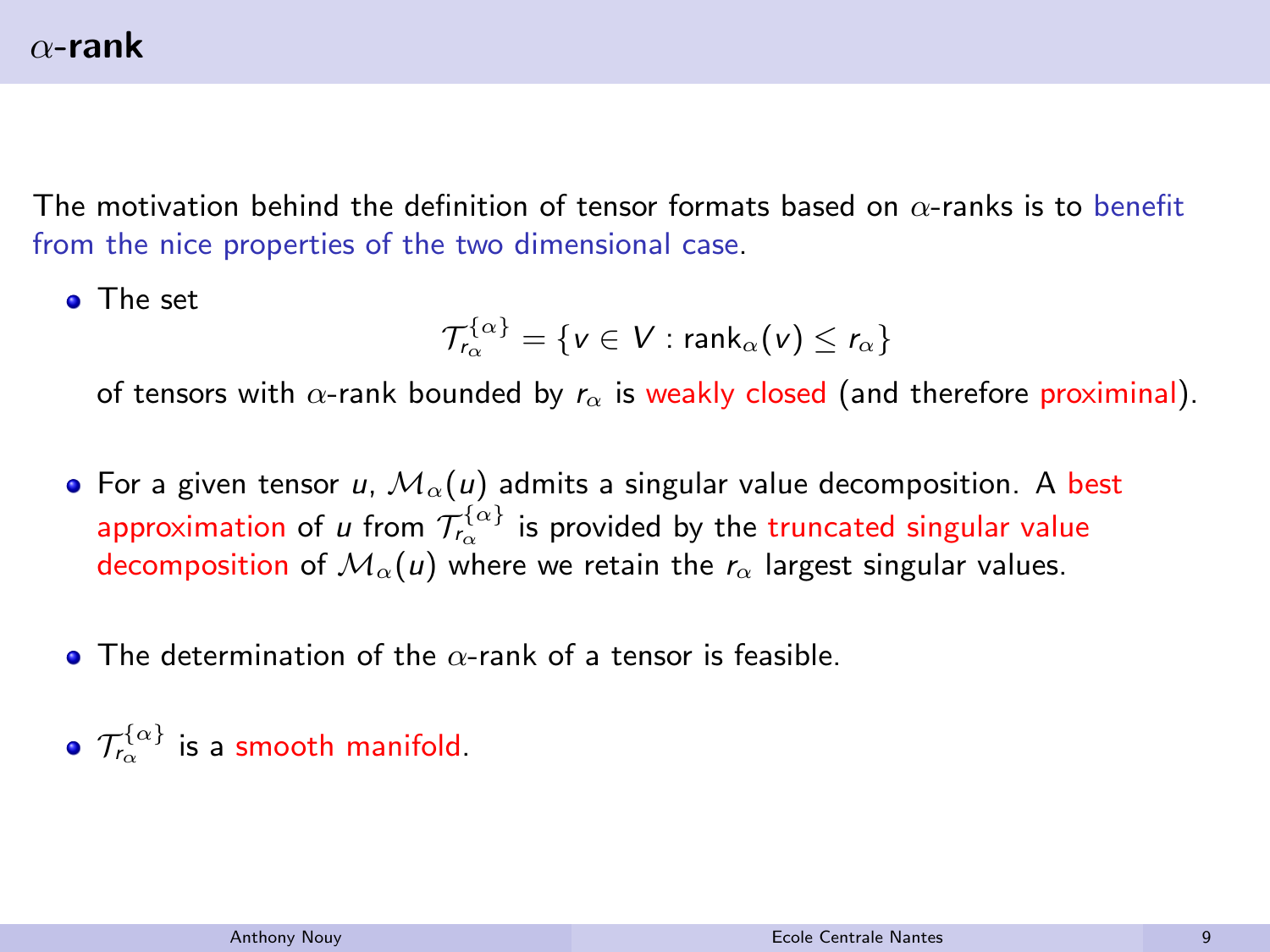For T a collection of subsets of D, we define the T-rank of a tensor  $v$ , denoted rank $\tau(u)$ , as the tuple

$$
rank_{\mathcal{T}}(v) = \{rank_{\alpha}(v)\}_{\alpha \in \mathcal{T}}.
$$

The subset of tensors with T-rank bounded by  $r = (r_{\alpha})_{\alpha \in \mathcal{T}}$  is

$$
\mathcal{T}_r^T = \{ v \in V : \text{rank}_{\mathcal{T}}(v) \leq r \} = \bigcap_{\alpha \in \mathcal{T}} \mathcal{T}_{r_\alpha}^{\{\alpha\}}.
$$

As a finite intersection of subsets  $\mathcal{T}^{ \{\alpha \}}_{\tau_\alpha}$  ,  $\mathcal{T}^\mathcal{T}_r$  inherits from geometrical and topological properties of the subsets  $\mathcal{T}_{\tau_\alpha}^{\{\alpha\}}$  which are favorable for numerical simulation.

In particular,  $\mathcal{T}_{r}^{\mathcal{T}}$  is weakly closed.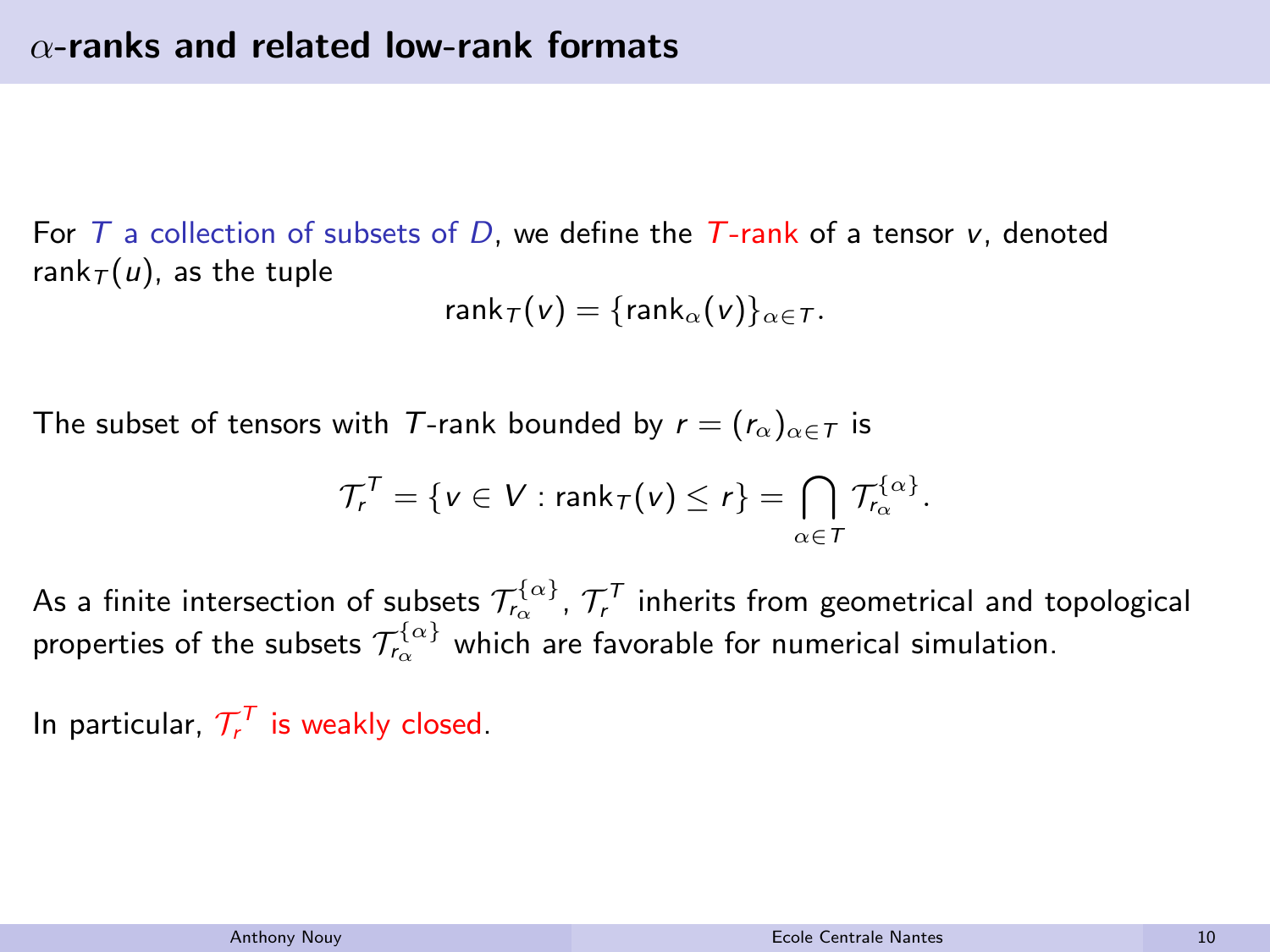## $\alpha$ -ranks and related low-rank formats

Different choices for  $T$  yield different tensor formats:

- the Tucker format for  $T = \{\{1\}, \ldots, \{d\}\}\$
- the Tensor Train format **D** [Oseledets-Tyrtyshnikov'09] for  $T = \{\{1\}, \{1, 2\}, \ldots, \{1, \ldots, d-1\}\}\$
- and more general tree-based (or hierarchical) Tucker formats **[B**]Hackbusch-Kuhn'09] for  $T$  a tree-structured subset of  $2^D$ .

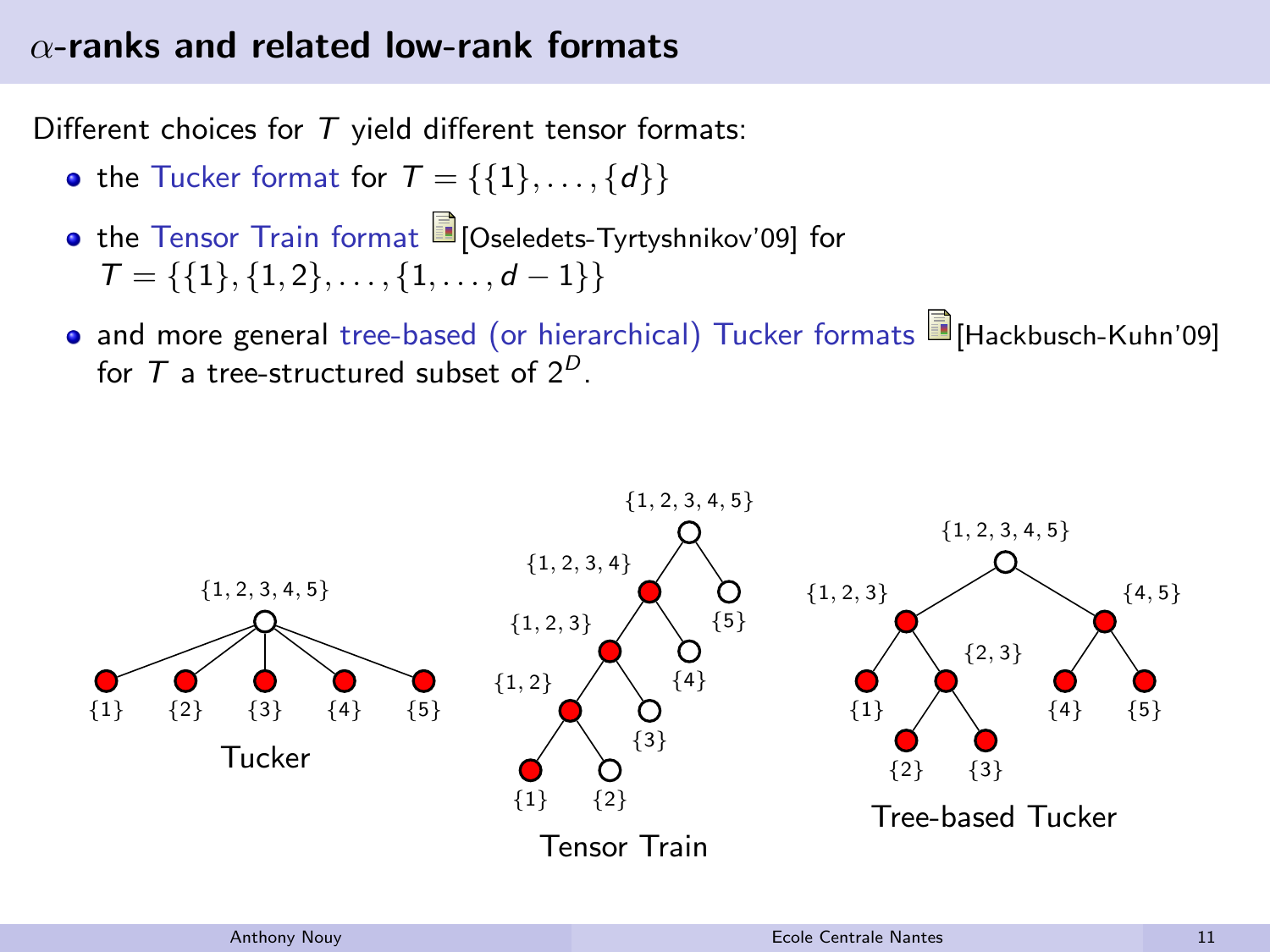#### Tree-based tensor formats

A tensor  $v \in \mathcal{T}^\mathcal{T}_r$  admits a representation

$$
v(x_1,\ldots,x_d)=\sum_{k_1=1}^{r_1}\ldots\sum_{k_l=1}^{r_l}\prod_{\nu=1}^d p^{(\nu)}\left(x_{\nu},(k_i)_{i\in S_{\nu}}\right)\prod_{\nu=d+1}^M p^{(\nu)}\left((k_i)_{i\in S_{\nu}}\right)
$$

where the parameter  $\rho^{(\nu)}$  is a tensor which depends on a subset of summation variables  $(k_i)_{i \in S_{\nu}} := k_{S_{\nu}}$ 

Multilinear parametrization:

$$
\mathcal{T}_r^T = \{v = F(p_1,\ldots,p_L); p_k \in P_k, 1 \leq k \leq L\}
$$

where  $F$  is a multilinear map.

- Storage complexity scaling as  $O(dR^s)$  where  $\#S_{\nu}\leq s$ ,  $r_{\nu}\leq R$ .
- Different extensions of the notion of singular value decomposition for higher-order tensors  $u$ , which provide quasi-optimal approximations  $u_{\mathsf{r}}\in \mathcal{T}^\mathcal{T}_\mathsf{r}$  such that

$$
||u - u_r|| \leq \sqrt{\#T} \min_{v \in \mathcal{T}_r^T} ||u - v||
$$

 $\mathcal{T}^{\mathcal{T}}_r$  is a smooth manifold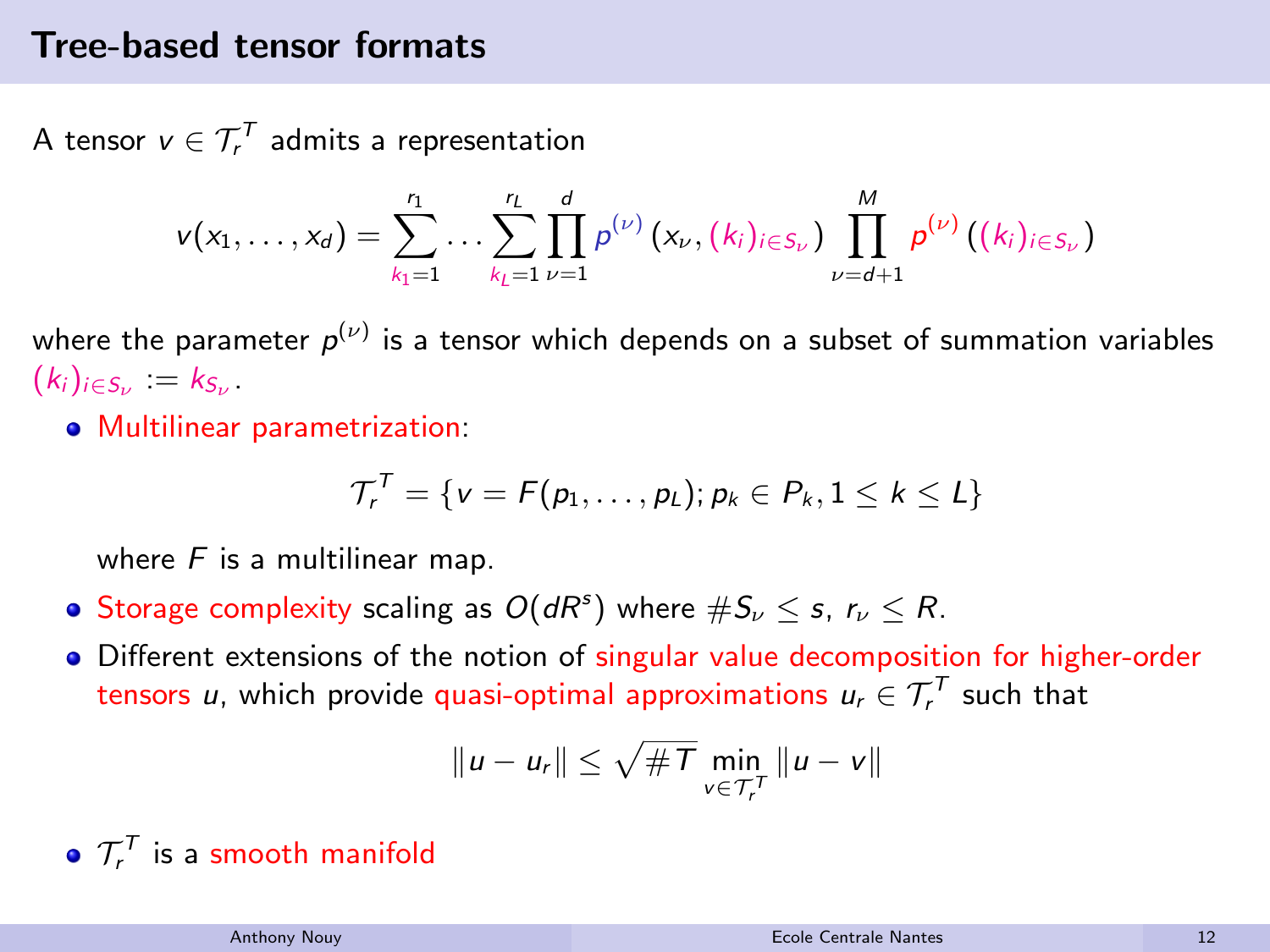- <span id="page-13-0"></span><sup>1</sup> [Rank-structured approximation](#page-4-0)
- 2 [Statistical learning methods for tensor approximation](#page-13-0)
- <sup>3</sup> [Adaptive approximation in tree-based low-rank formats](#page-24-0)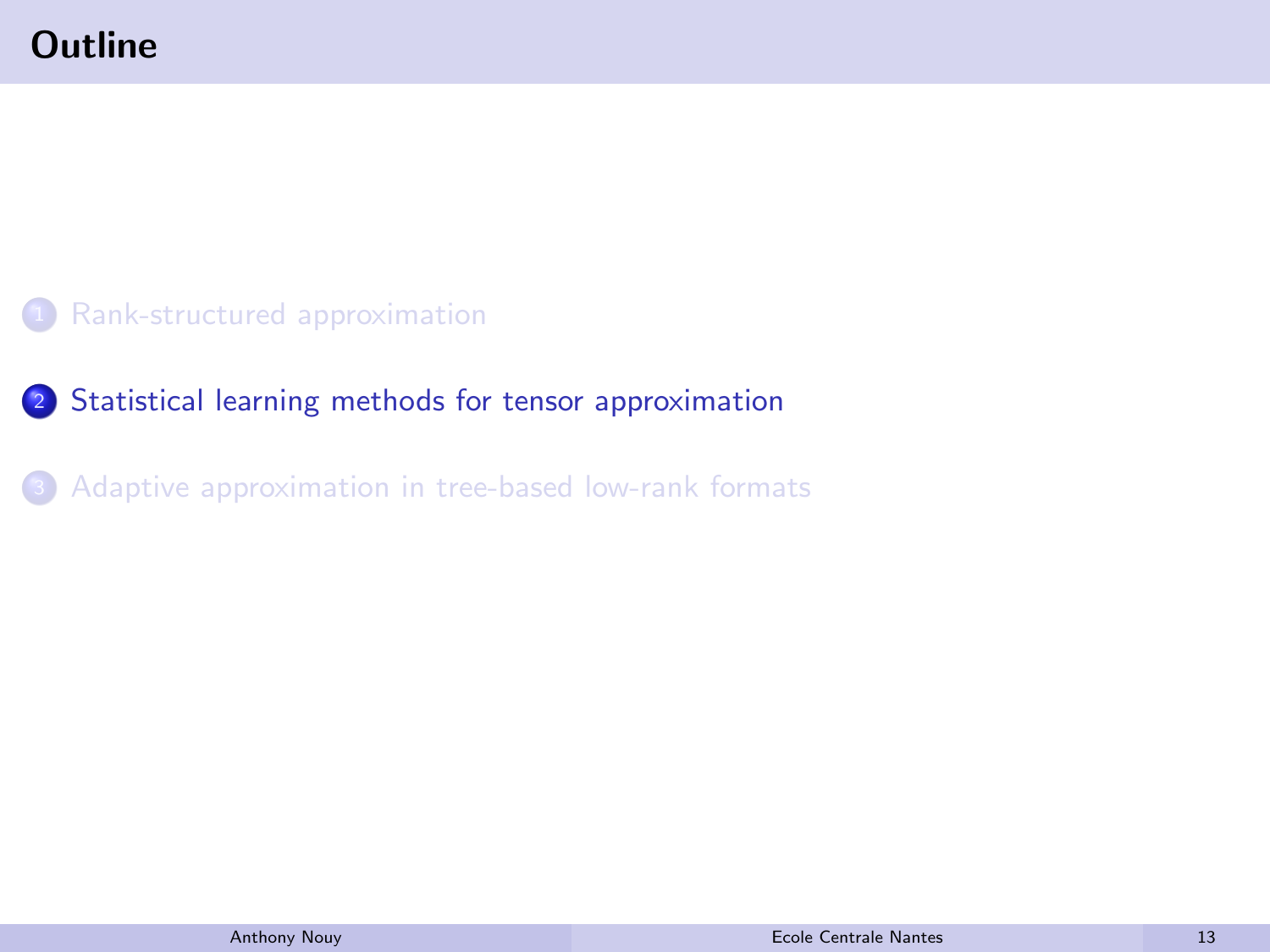## Statistical learning methods for tensor approximation

• Approximation of a function  $u(X) = u(X_1, \ldots, X_d)$  from evaluations  $\{y_k = u(x^k)\}_{k=1}^K$  on a training set  $\{x^k\}_{k=1}^K$  (i.i.d. samples of X)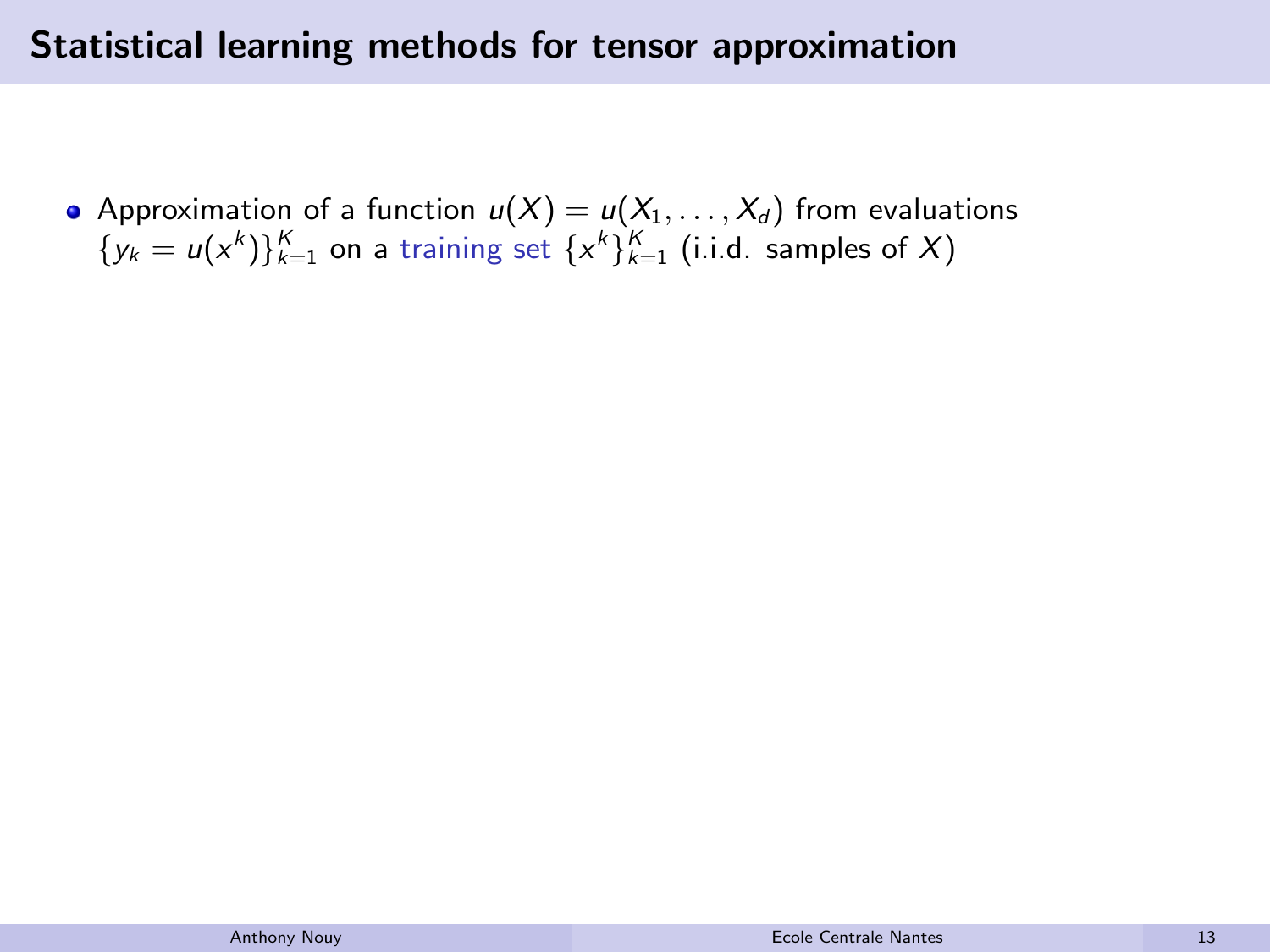# Statistical learning methods for tensor approximation

- Approximation of a function  $u(X) = u(X_1, \ldots, X_d)$  from evaluations  $\{y_k = u(x^k)\}_{k=1}^K$  on a training set  $\{x^k\}_{k=1}^K$  (i.i.d. samples of X)
- Approximation in subsets of rank-structured functions  $M<sub>r</sub>$  by minimization of an empirical risk

$$
\widehat{\mathcal{R}}_K(v) = \frac{1}{K} \sum_{k=1}^K \ell(u(x^k), v(x^k))
$$

where  $\ell$  is a certain loss function.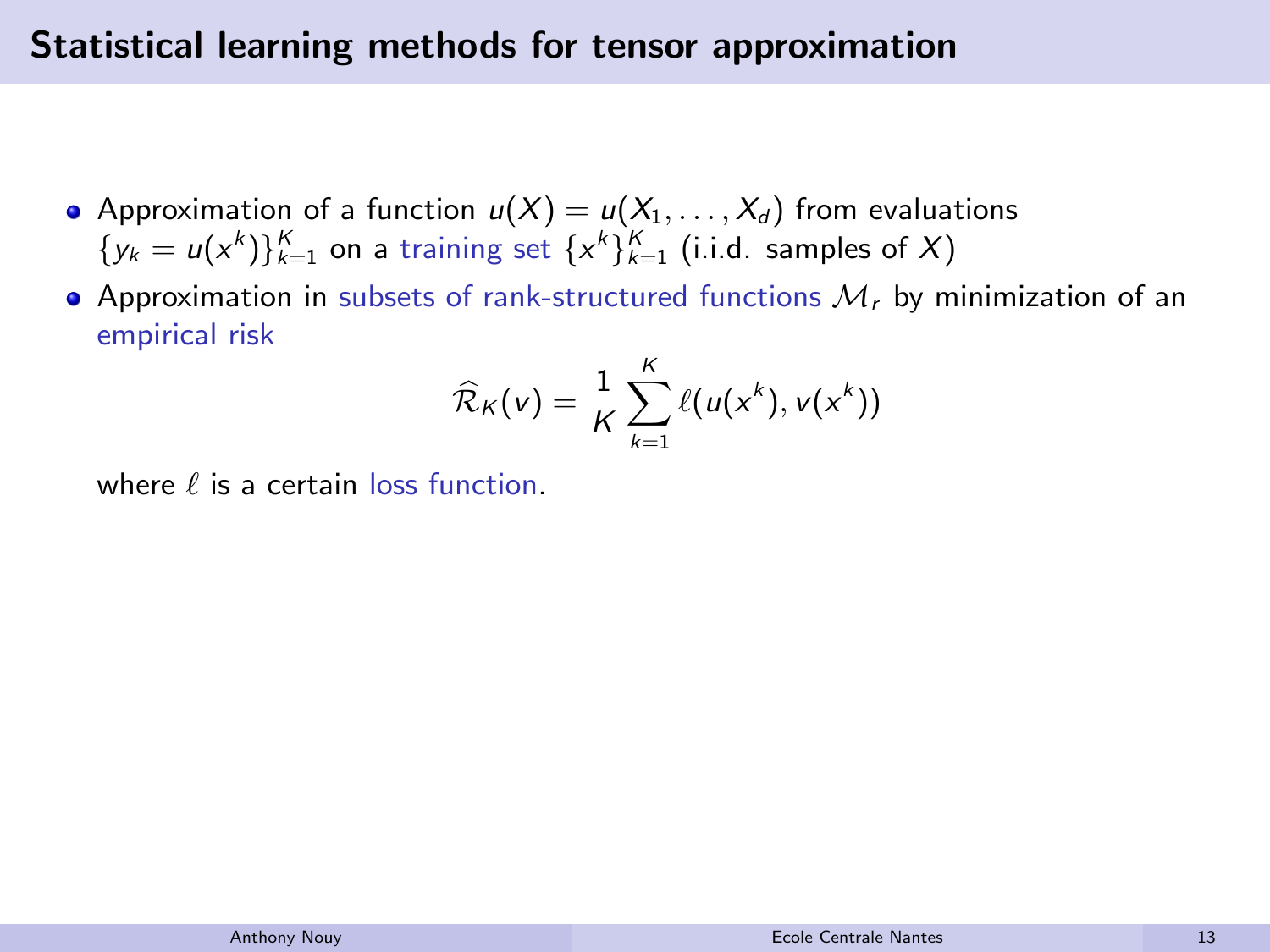## Statistical learning methods for tensor approximation

- Approximation of a function  $u(X) = u(X_1, \ldots, X_d)$  from evaluations  $\{y_k = u(x^k)\}_{k=1}^K$  on a training set  $\{x^k\}_{k=1}^K$  (i.i.d. samples of X)
- Approximation in subsets of rank-structured functions  $M<sub>r</sub>$  by minimization of an empirical risk

$$
\widehat{\mathcal{R}}_K(v) = \frac{1}{K} \sum_{k=1}^K \ell(u(x^k), v(x^k))
$$

where  $\ell$  is a certain loss function.

**• Here, we consider for least-squares regression** 

$$
\widehat{\mathcal{R}}_{K}(v) = \frac{1}{K} \sum_{k=1}^{K} (u(x^{k}) - v(x^{k}))^{2} = \widehat{\mathbb{E}}_{K}((u(X) - v(X))^{2})
$$

but other loss functions could be used for different objectives than  $L^2$ -approximation (e.g. classification).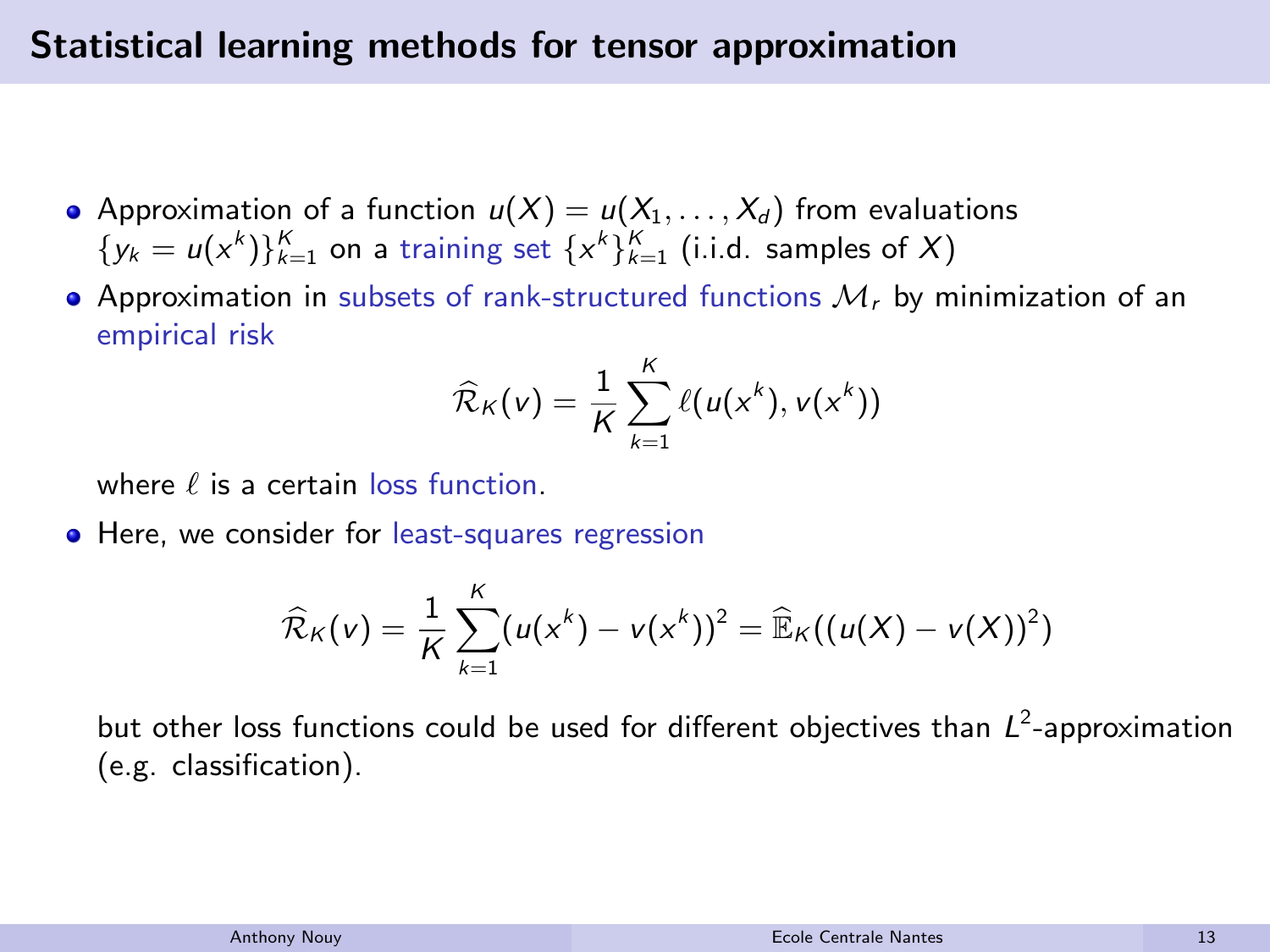Multilinear parametrization of tensor manifolds

$$
\mathcal{M}_r = \{v = F(p_1,\ldots,p_L) : p_l \in \mathbb{R}^{m_l}, 1 \leq l \leq L\}
$$

so that

$$
\min_{v \in \mathcal{M}_r} \widehat{\mathcal{R}}_K(v) = \min_{p_1, \dots, p_L} \widehat{\mathcal{R}}_K(F(p_1, \dots, p_L))
$$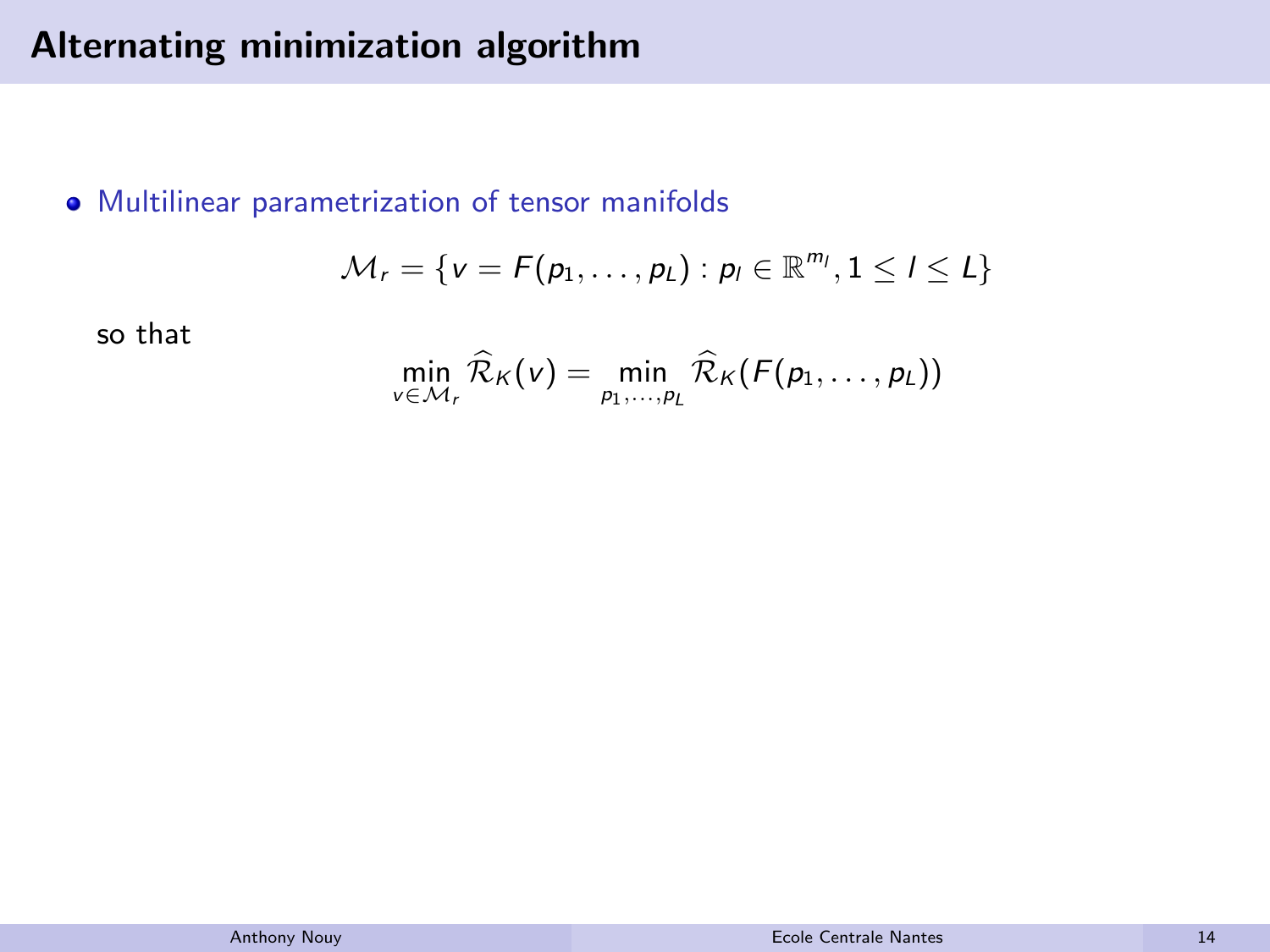Multilinear parametrization of tensor manifolds

$$
\mathcal{M}_r = \{v = F(p_1, \ldots, p_L) : p_l \in \mathbb{R}^{m_l}, 1 \leq l \leq L\}
$$

so that

$$
\min_{v \in \mathcal{M}_r} \widehat{\mathcal{R}}_K(v) = \min_{p_1, \dots, p_L} \widehat{\mathcal{R}}_K(F(p_1, \dots, p_L))
$$

Alternating minimization algorithm: Successive minimization problems

$$
\min_{p_l \in \mathbb{R}^{m_l}} \widehat{\mathcal{R}}_{\mathcal{K}}(\underbrace{F(p_1, \ldots, p_l, \ldots, p_L)}_{\Psi_l(\cdot)^T p_l})
$$

which are standard linear approximation problems

$$
\min_{p_l \in \mathbb{R}^{m_l}} \frac{1}{K} \sum_{k=1}^K \ell(u(x^k), \Psi_l(x^k)^\mathsf{T} p_l)
$$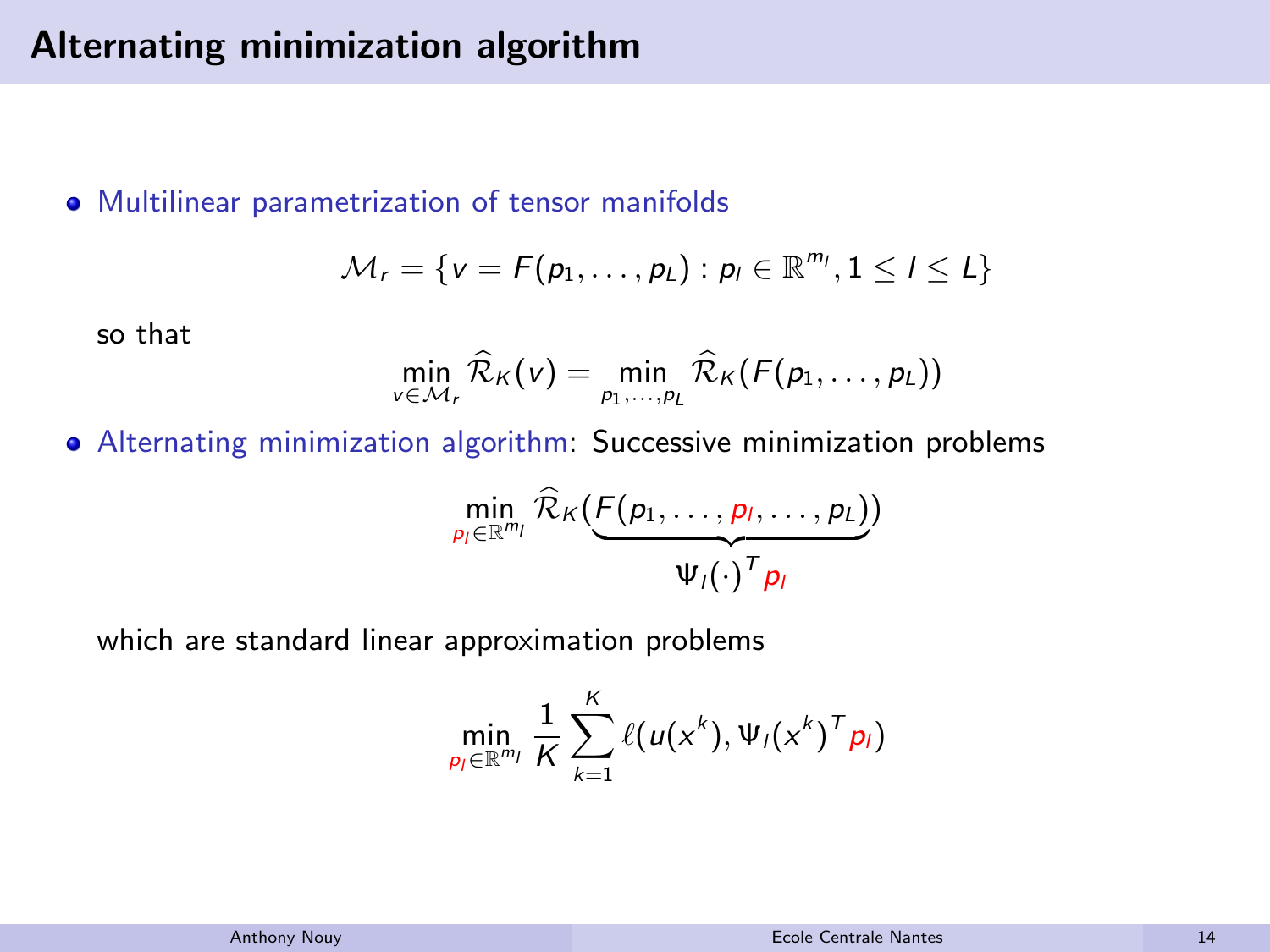**•** Regularization

<span id="page-19-0"></span>
$$
\min_{p_l} \frac{1}{K} \sum_{k=1}^K \ell(u(x^k), \Psi_l(x^k)^\mathsf{T} \rho_l) + \Omega_l(p_l) \tag{*}
$$

with regularization functional  $\Omega_l$  promoting

- smoothness (of univariate functions),
- sparsity (e.g.  $\Omega_l(p_l) = \lambda_l ||p_l||_1$  for convex relaxation methods, or a characteristic function for working set algorithms),
- ...
- $\bullet$  ( $\star$ ) is a standard regularized linear approximation problem.
	- For square-loss and  $\Omega_l(p_l) = \lambda_l ||p_l||_1$ , (\*) is a LASSO problem.
- Cross-validation methods for the selection of  $\Omega_l$ .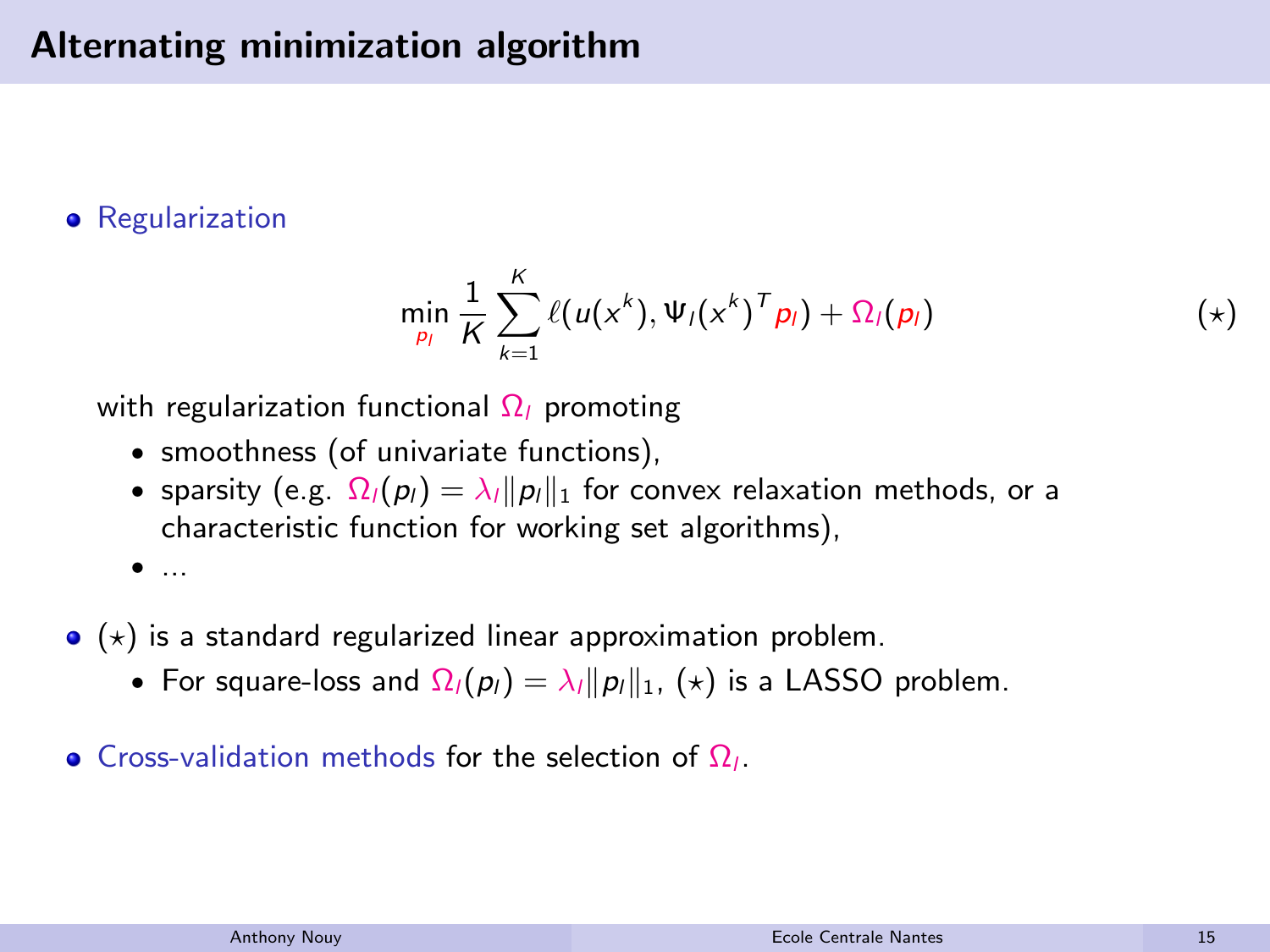# Illustrations

• Approximation in tensor-train (TT) format:

$$
v(x_1,\ldots,x_d)=\sum_{i_1=1}^{r_1}\ldots\sum_{i_{d-1}=1}^{r_{d-1}}v_{1,i_1}^{(1)}(x_1)v_{i_1,i_2}^{(2)}(x_2)\ldots v_{i_{d-1},1}^{(d)}(x_d)
$$

- Polynomial approximations:  $v_{i_{k-1},i_k}^{(k)} \in \mathbb{P}_q$
- Parametrization:  $v = F(p_1, \ldots, p_d)$  with parameter  $p_k \in \mathbb{R}^{(q+1)r_k r_{k-1}}$  gathering the coefficients of functions of  $x_k$  on a polynomial basis (orthonormal in  $L_{\mu_k}^2(\mathcal{X}_k)$ ).
- Number of parameters:

$$
storage(v) = \sum_{k=1}^{d} r_{k-1}r_k(p+1) = O(d(p+1)R^2)
$$

with  $R > r_{\mu}$ .

Sparsity inducing regularization and cross-validation (leave one out) for the automatic selection of polynomial basis functions. Use of standard least-squares in the selected basis.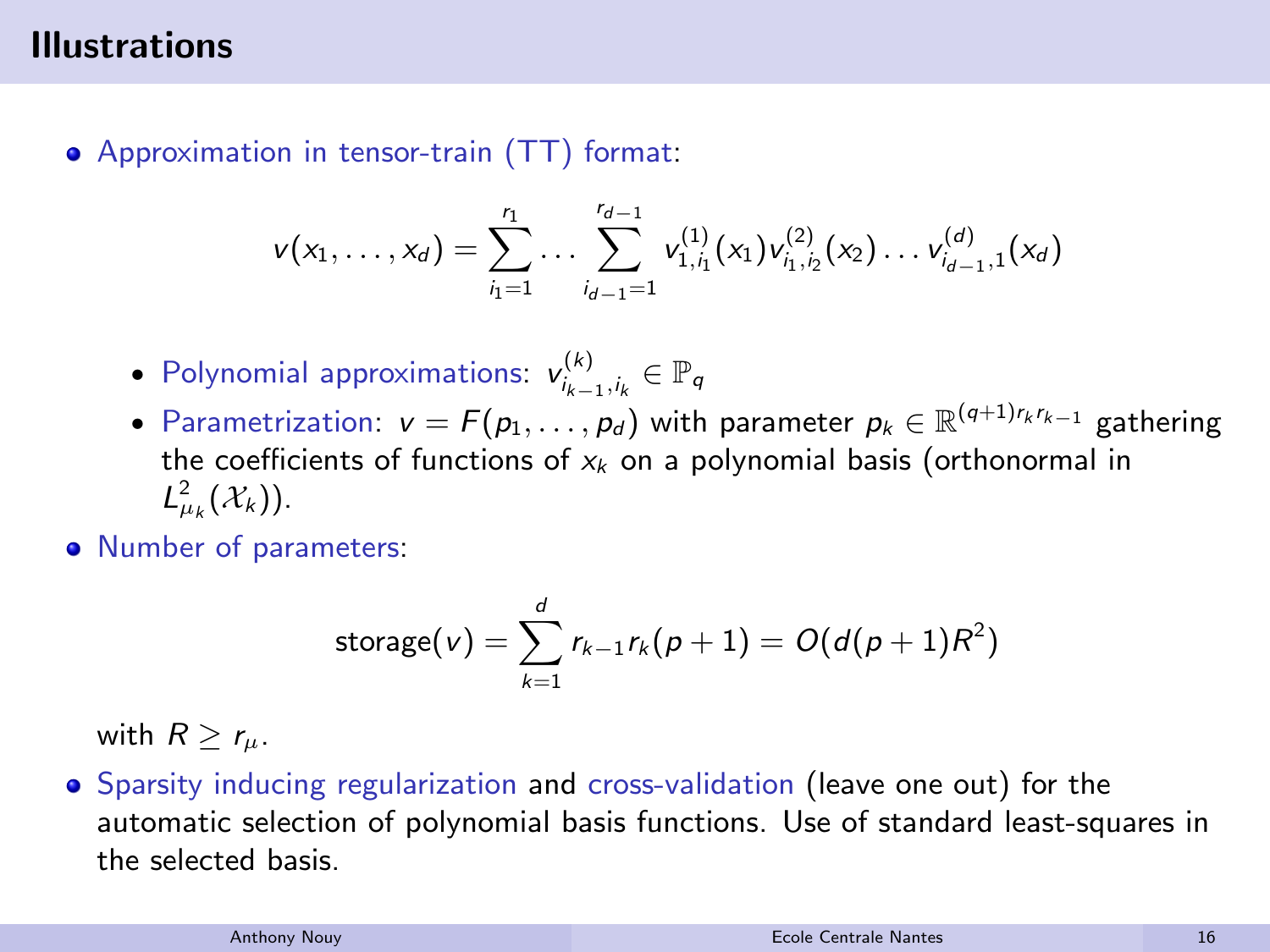The Borehole function models water flow through a borehole:

$$
u(X)=\frac{2\pi\,T_u(H_u-H_l)}{\ln(r/r_w)\left(1+\frac{2L\,T_u}{\ln(r/r_w)r_w^2K_w}+\frac{T_u}{T_l}\right)},\quad X=(r_w,\log(r),\,T_u,H_u,\,T_l,H_l,L,K_w)
$$

| $r_w$              | radius of borehole (m)                      | $N(\mu = 0.10, \sigma = 0.0161812)$ |
|--------------------|---------------------------------------------|-------------------------------------|
| $\mathbf{r}$       | radius of influence (m)                     | $LN(\mu = 7.71, \sigma = 1.0056)$   |
| $T_{\prime\prime}$ | transmissivity of upper aquifer $(m^2/yr)$  | U(63070, 115600)                    |
| $H_{\rm II}$       | potentiometric head of upper aquifer (m)    | U(990, 1110)                        |
| $T_{I}$            | transmissivity of lower aquifer $(m^2/yr)$  | U(63.1, 116)                        |
| $H_I$              | potentiometric head of lower aquifer (m)    | U(700, 820)                         |
| L                  | length of borehole (m)                      | U(1120, 1680)                       |
| $K_{w}$            | hydraulic conductivity of borehole $(m/yr)$ | U(9855, 12045)                      |

- Polynomial approximation with degree  $q = 8$ .
- **•** Test set of size 1000.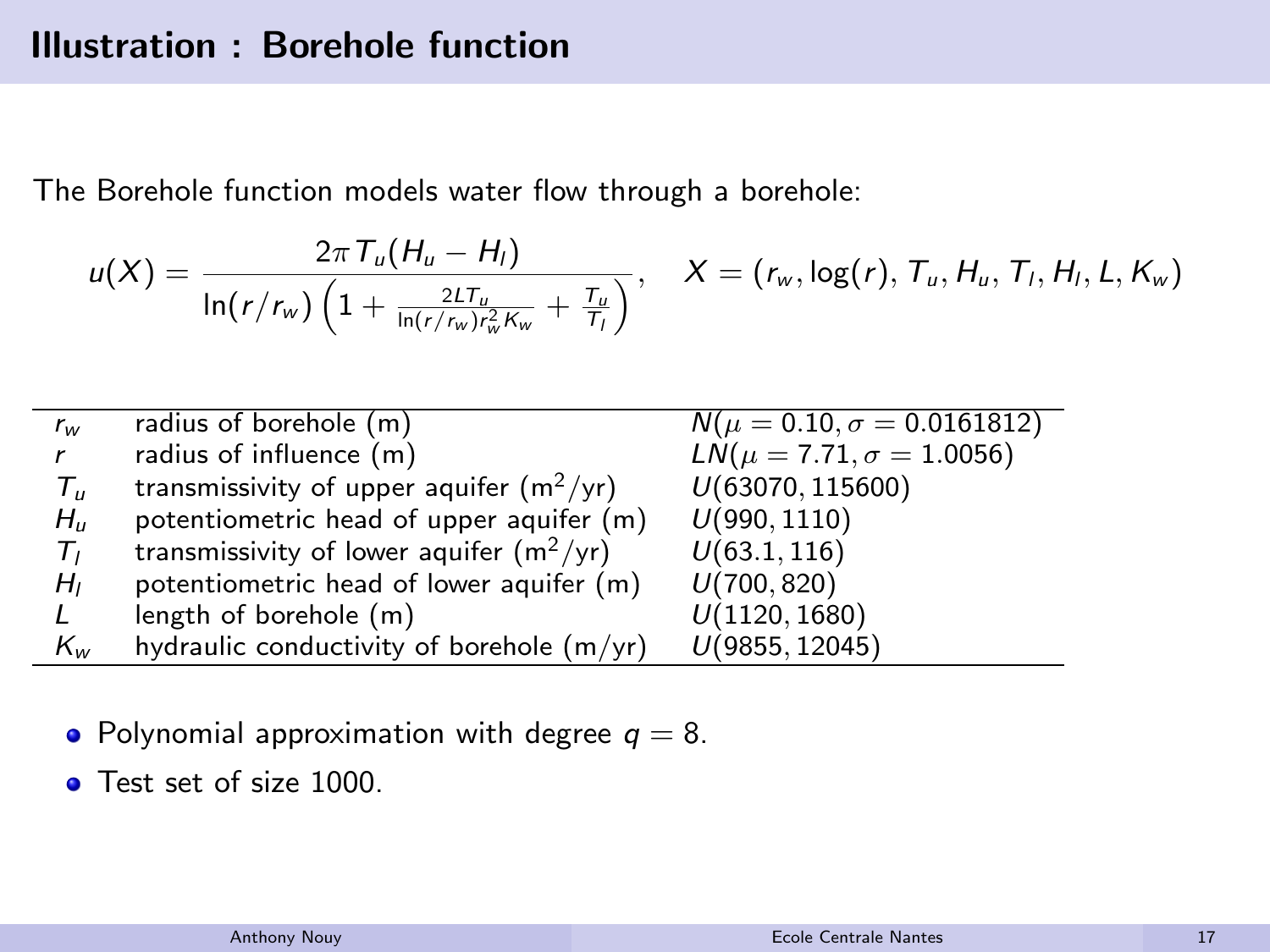$\bullet$  Test error for different ranks and for different sizes  $K$  of the training set.

| rank            | $K = 100$    | $K = 1000$   | $K = 10000$  |
|-----------------|--------------|--------------|--------------|
| (1111111)       | $1.710^{-2}$ | $1.410^{-2}$ | $1.410^{-2}$ |
| (2 2 2 2 2 2 2) | $6.710^{-4}$ | $9.110^{-4}$ | $3.310^{-4}$ |
| (3333333)       | $3.210^{-3}$ | $1.210^{-4}$ | $1.010^{-5}$ |
| (4444444)       | $2.110^{-1}$ | $7.610^{-5}$ | $1.910^{-7}$ |
| (5555555)       | $7.310^{0}$  | $3.810^{-4}$ | $2.810^{-7}$ |
| (6666666)       | $7.910^{-1}$ | $4.110^{-3}$ | $2.110^{-7}$ |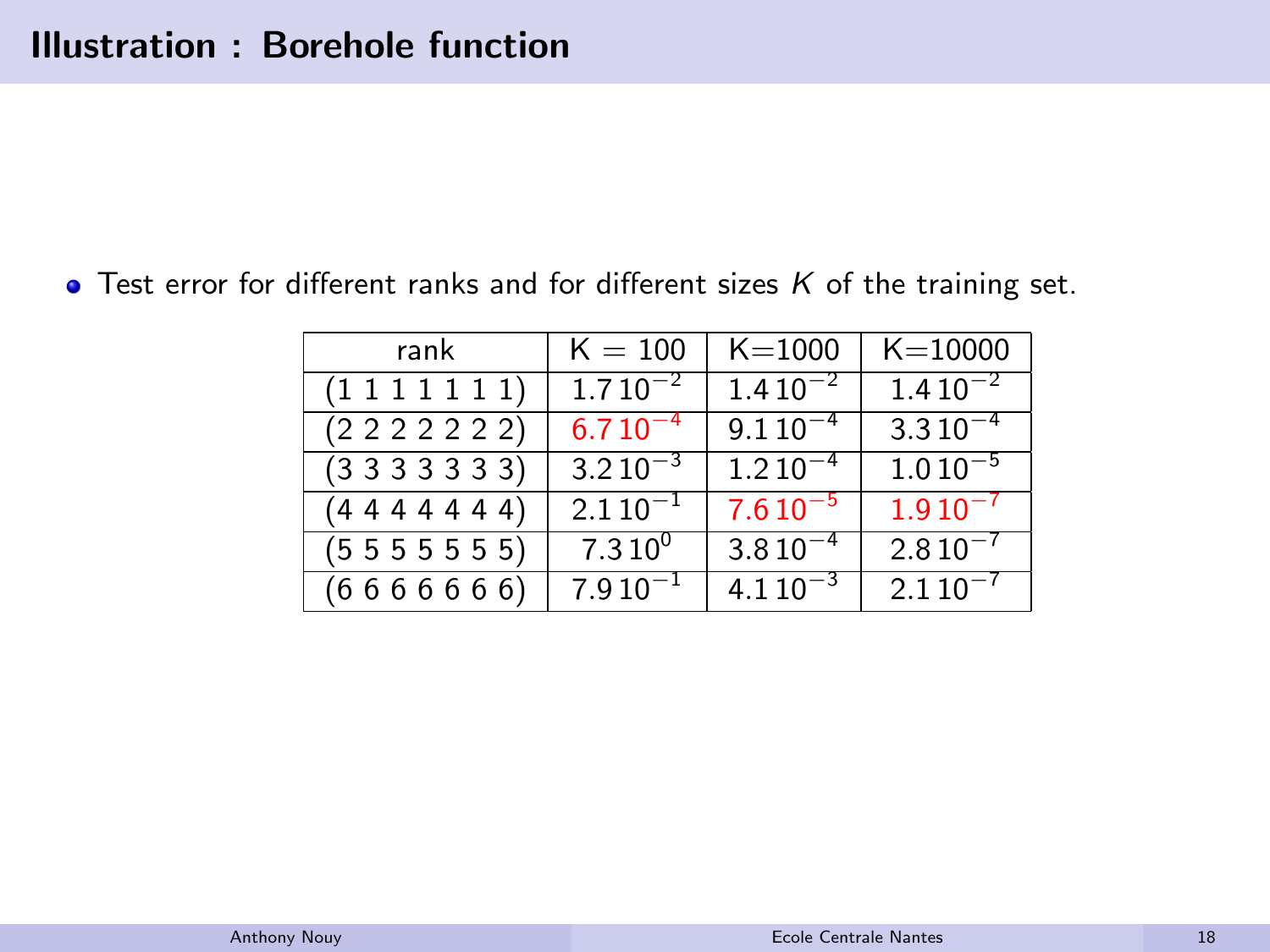$\bullet$  Test error for different ranks and for different sizes  $K$  of the training set.

| rank            | $K = 100$     | $K = 1000$   | $K = 10000$    |
|-----------------|---------------|--------------|----------------|
| (1111111)       | $1.7 10^{-2}$ | $1.410^{-2}$ | $1.410^{-2}$   |
| (2 2 2 2 2 2 2) | $6.710^{-4}$  | $9.110^{-4}$ | $3.310^{-4}$   |
| (3333333)       | $3.210^{-3}$  | $1.210^{-4}$ | $1.010^{-5}$   |
| (4444444)       | $2.110^{-1}$  | $7.610^{-5}$ | $1.910^{-7}$   |
| (5555555)       | $7.310^{0}$   | $3.810^{-4}$ | $2.8\,10^{-7}$ |
| (6666666)       | $7.910^{-1}$  | $4.110^{-3}$ | $2.110^{-7}$   |

Finding optimal rank is a combinatorial problem...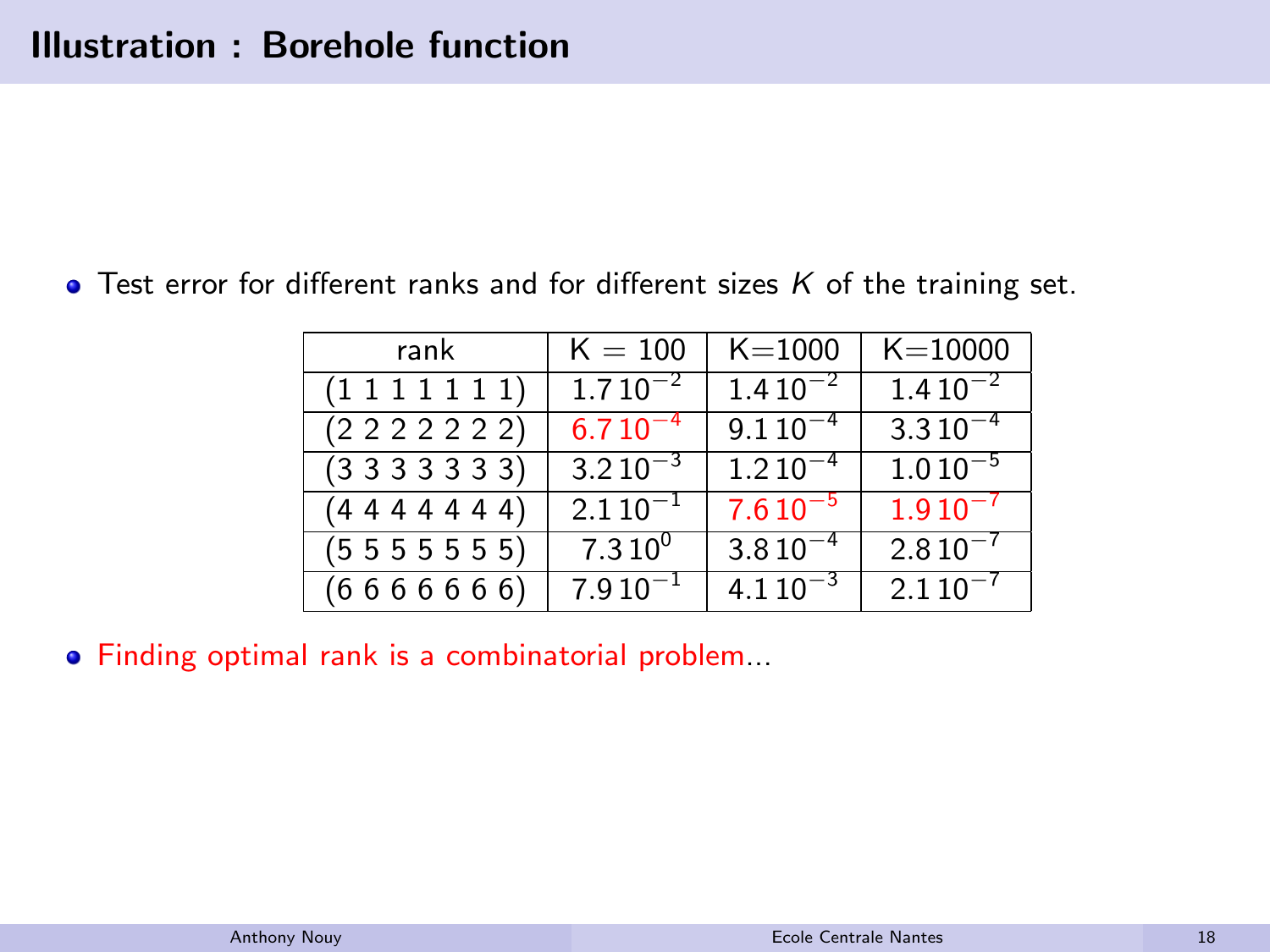- <span id="page-24-0"></span><sup>1</sup> [Rank-structured approximation](#page-4-0)
- <sup>2</sup> [Statistical learning methods for tensor approximation](#page-13-0)
- <sup>3</sup> [Adaptive approximation in tree-based low-rank formats](#page-24-0)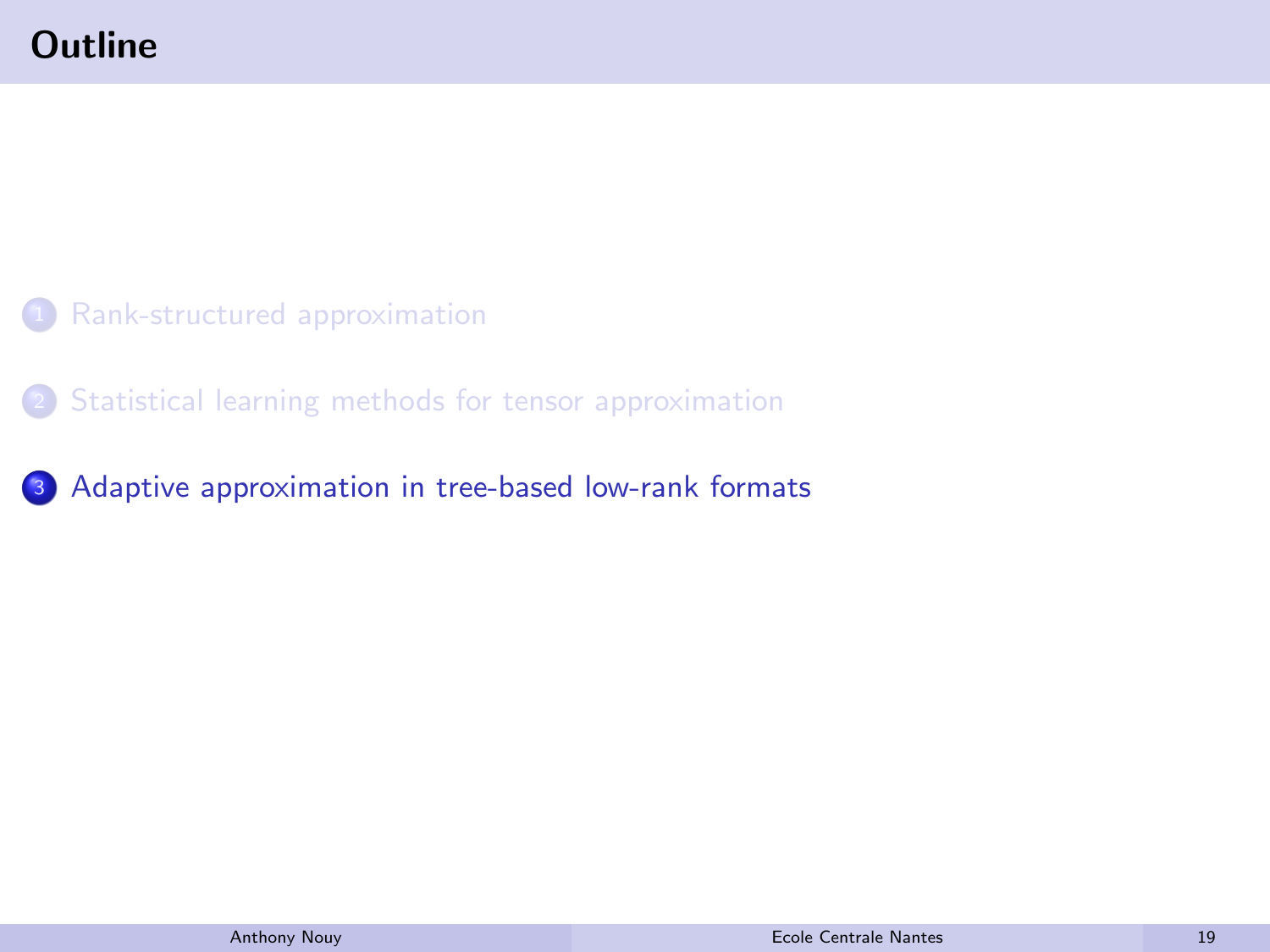# Heuristic strategy for rank adaptation (tree-based Tucker format)

Given  $T \subset 2^{\{1,\ldots,d\}}$ , construction of a sequence of approximations  $u_m$  in tree-based Tucker format with increasing rank:

 $u_m \in \{v : \text{rank}_\mathcal{T}(v) \leq (r_\alpha^m)_{\alpha \in \mathcal{T}}\}$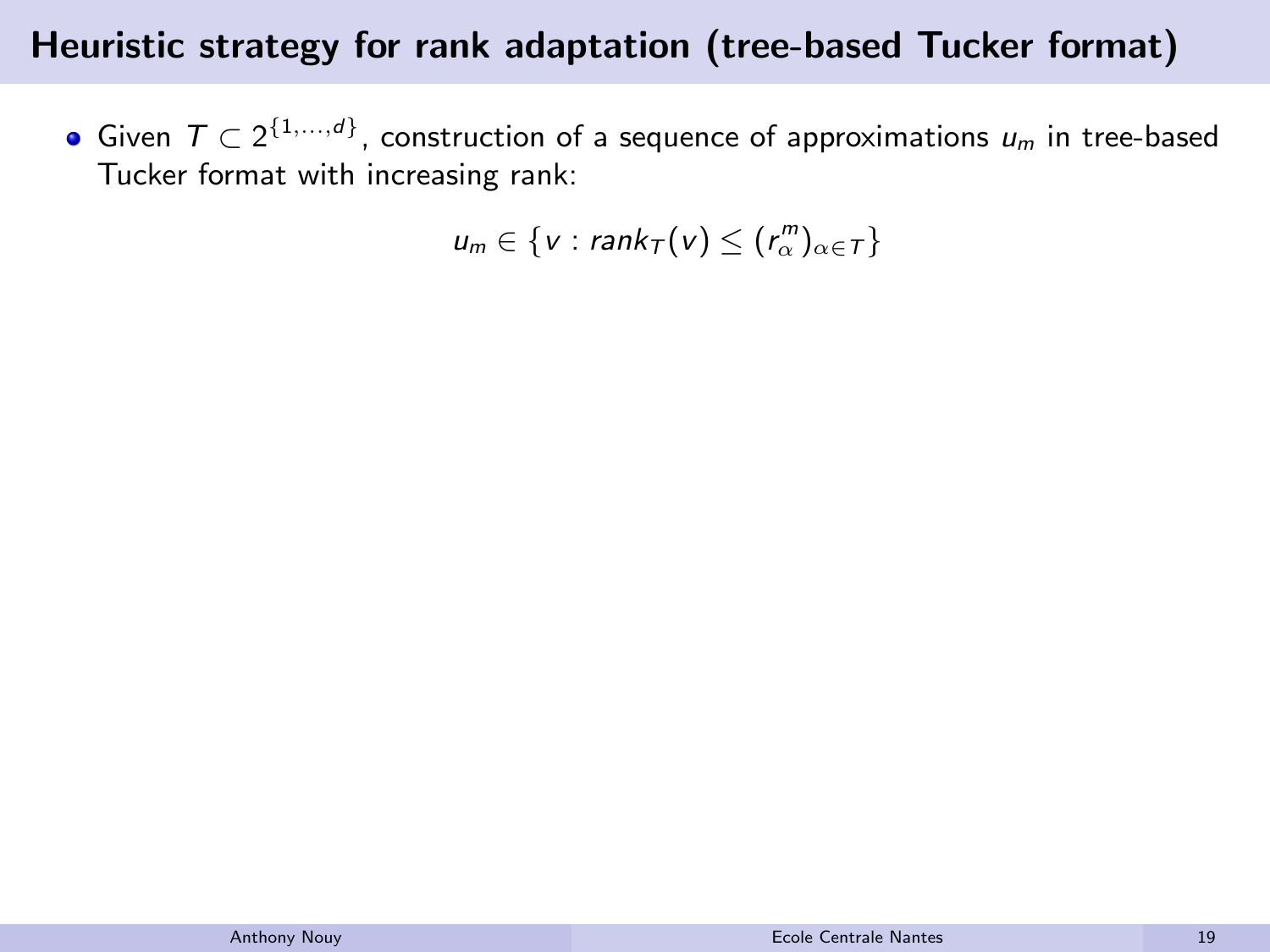# Heuristic strategy for rank adaptation (tree-based Tucker format)

Given  $T \subset 2^{\{1,\ldots,d\}}$ , construction of a sequence of approximations  $u_m$  in tree-based Tucker format with increasing rank:

$$
u_m \in \{v : \text{rank}_\mathcal{T}(v) \leq (r_\alpha^m)_{\alpha \in \mathcal{T}}\}
$$

 $\bullet$  At iteration  $m$ ,

$$
\begin{cases} r_{\alpha}^{m+1} = r_{\alpha}^{m} + 1 & \text{if } \alpha \in \mathcal{T}_{m} \\ r_{\alpha}^{m+1} = r_{\alpha}^{m} & \text{if } \alpha \notin \mathcal{T}_{m} \end{cases}
$$

where  $T_m$  is selected in order to obtain (hopefully) the fastest decrease of the error.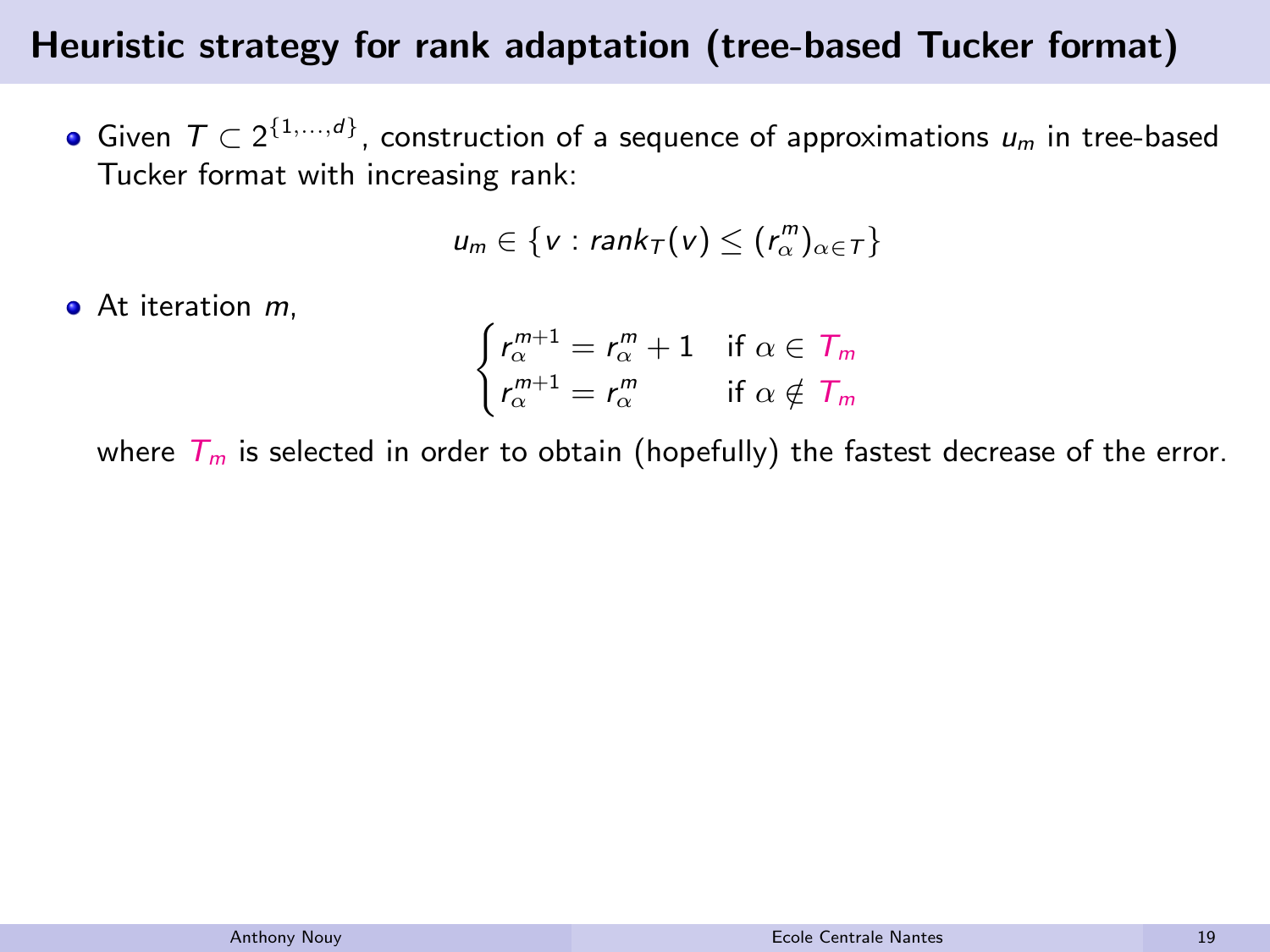# Heuristic strategy for rank adaptation (tree-based Tucker format)

Given  $T \subset 2^{\{1,\ldots,d\}}$ , construction of a sequence of approximations  $u_m$  in tree-based Tucker format with increasing rank:

$$
u_m \in \{v : \text{rank}_\mathcal{T}(v) \leq (r_\alpha^m)_{\alpha \in \mathcal{T}}\}
$$

 $\bullet$  At iteration  $m$ ,

$$
\begin{cases} r_{\alpha}^{m+1} = r_{\alpha}^{m} + 1 & \text{if } \alpha \in T_m \\ r_{\alpha}^{m+1} = r_{\alpha}^{m} & \text{if } \alpha \notin T_m \end{cases}
$$

where  $T_m$  is selected in order to obtain (hopefully) the fastest decrease of the error.

• A heuristic strategy consists in computing the singular values

$$
\sigma_1^{\alpha} \geq \ldots \geq \sigma_{r_{\alpha}}^{\alpha}
$$

of  $\alpha$ -matricizations  $\mathcal{M}_{\alpha}(u_m)$  of  $u_m$  for all  $\alpha \in \mathcal{T}$ 

- $\|u_m\|^2 = \sum_{i=1}^{r_\alpha^m} (\sigma_i^\alpha)^2$  for all  $\alpha \in \mathcal{T}$ .
- $\sigma_{r_\alpha^{\alpha}}^{\alpha}$  provides an estimation of an upper bound of  $\|u-u_m\|_{\vee (V_\alpha\otimes V_{\alpha^c})}$
- Letting  $0 \le \theta \le 1$ , we choose

$$
T_m = \left\{ \alpha \in T : \sigma_{r_\alpha^m}^{\alpha} \geq \theta \max_{\beta \in T} \sigma_{r_\beta^m}^{\beta} \right\}
$$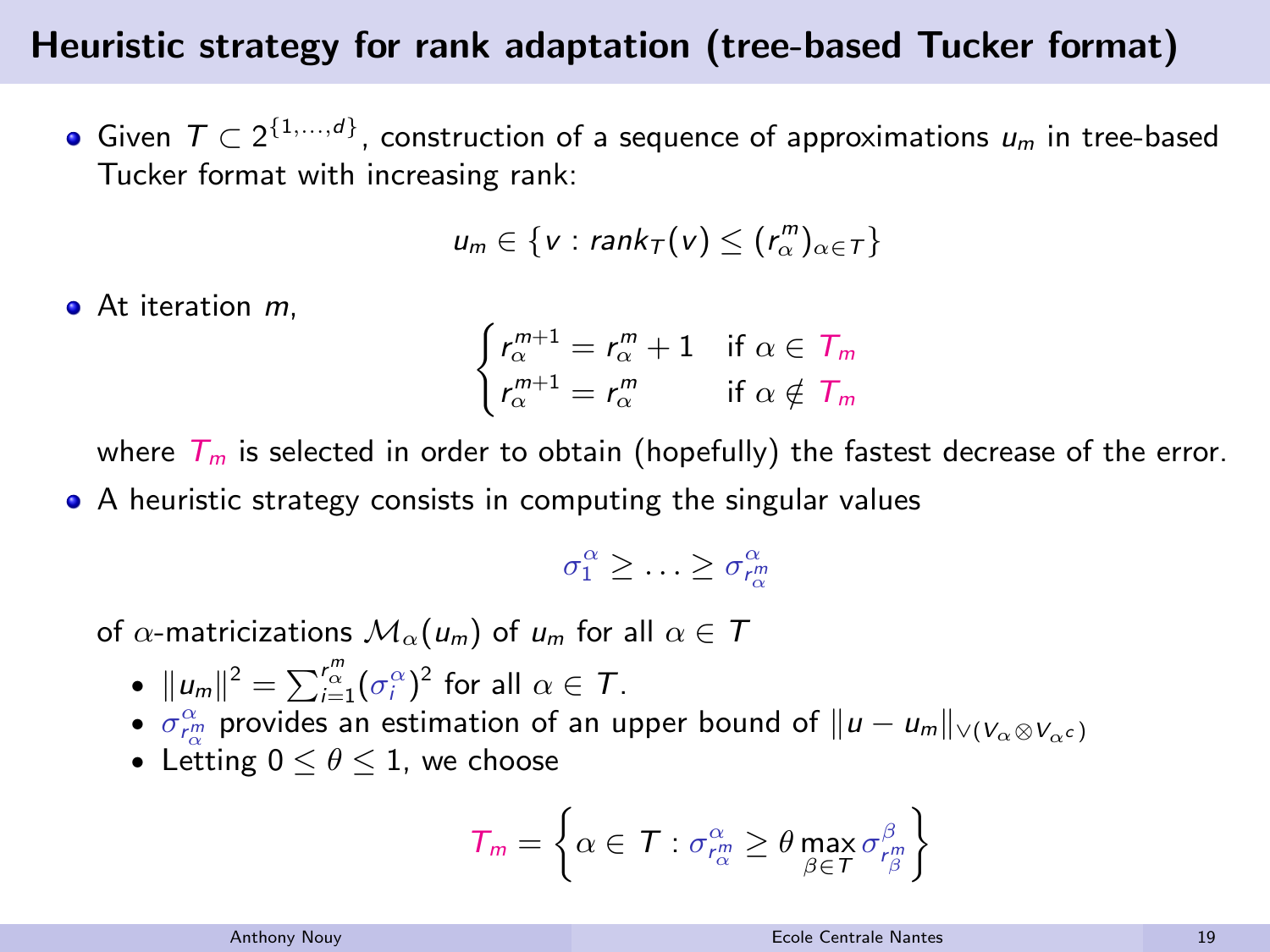# Illustration : Borehole function

• Training set of size  $K = 1000$ 

| iteration     | rank            | test error   |  |
|---------------|-----------------|--------------|--|
|               | (1111111)       | $1.410^{-2}$ |  |
|               | (222222)        | $4.410^{-4}$ |  |
| $\mathcal{P}$ | (2 2 2 3 3 2 2) | $8.110^{-6}$ |  |
| 3             | (3334322)       | $6.210^{-6}$ |  |
| 4             | (3334432)       | $2.110^{-5}$ |  |
| 5             | (3334433)       | $9.610^{-6}$ |  |
| 6             | (3444544)       | $1.510^{-5}$ |  |

The selected rank is one order of magnitude better than the optimal "isotropic" rank  $(r, r, \ldots, r)$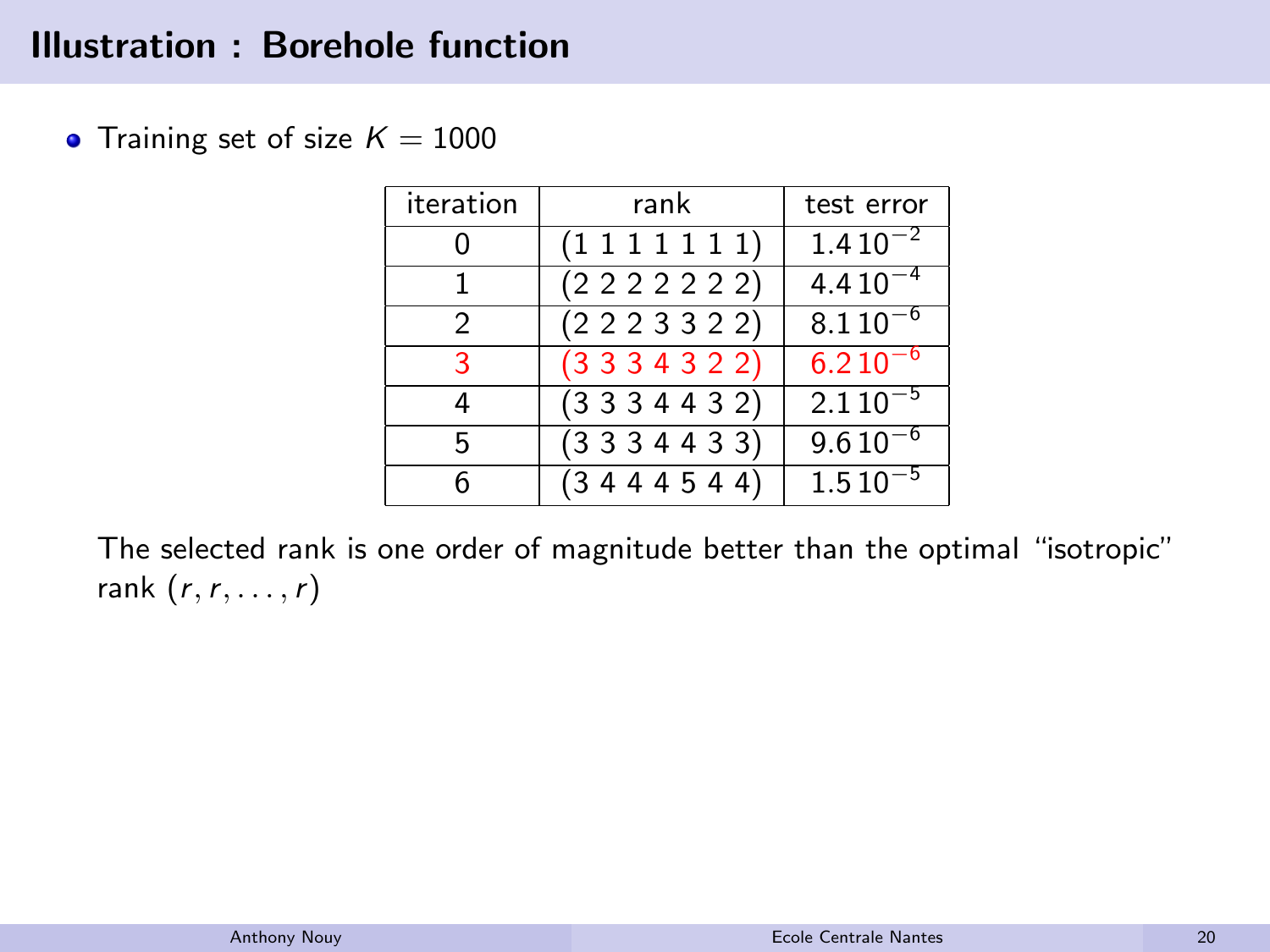# Illustration : Borehole function

• Training set of size  $K = 1000$ 

| iteration     | rank                 | test error     |
|---------------|----------------------|----------------|
|               | $(1\;1\;1\;1\;1\;1)$ | $1.410^{-2}$   |
|               | (2 2 2 2 2 2 2)      | $4.410^{-4}$   |
| $\mathcal{P}$ | (2 2 2 3 3 2 2)      | $8.110^{-6}$   |
| 3             | (3334322)            | $6.210^{-6}$   |
| 4             | (3334432)            | $2.110^{-5}$   |
| 5             | (3334433)            | $9.610^{-6}$   |
| 6             | (3444544)            | $1.5\,10^{-5}$ |

The selected rank is one order of magnitude better than the optimal "isotropic" rank  $(r, r, \ldots, r)$ 

 $\bullet$  Different sizes  $K$  of training set, selection of optimal ranks.

#### TT format

|       | rank      | test error   |
|-------|-----------|--------------|
| 100   | (3443321) | $7.110^{-4}$ |
| 1000  | (3334432) | $6.210^{-6}$ |
| 10000 | (5667754) | $2.410^{-8}$ |

#### Canonical format

|       | rank | test error |
|-------|------|------------|
| 100   | 2    | 1.010      |
| 1000  | 5    | 3.810      |
| 10000 |      | 6.010      |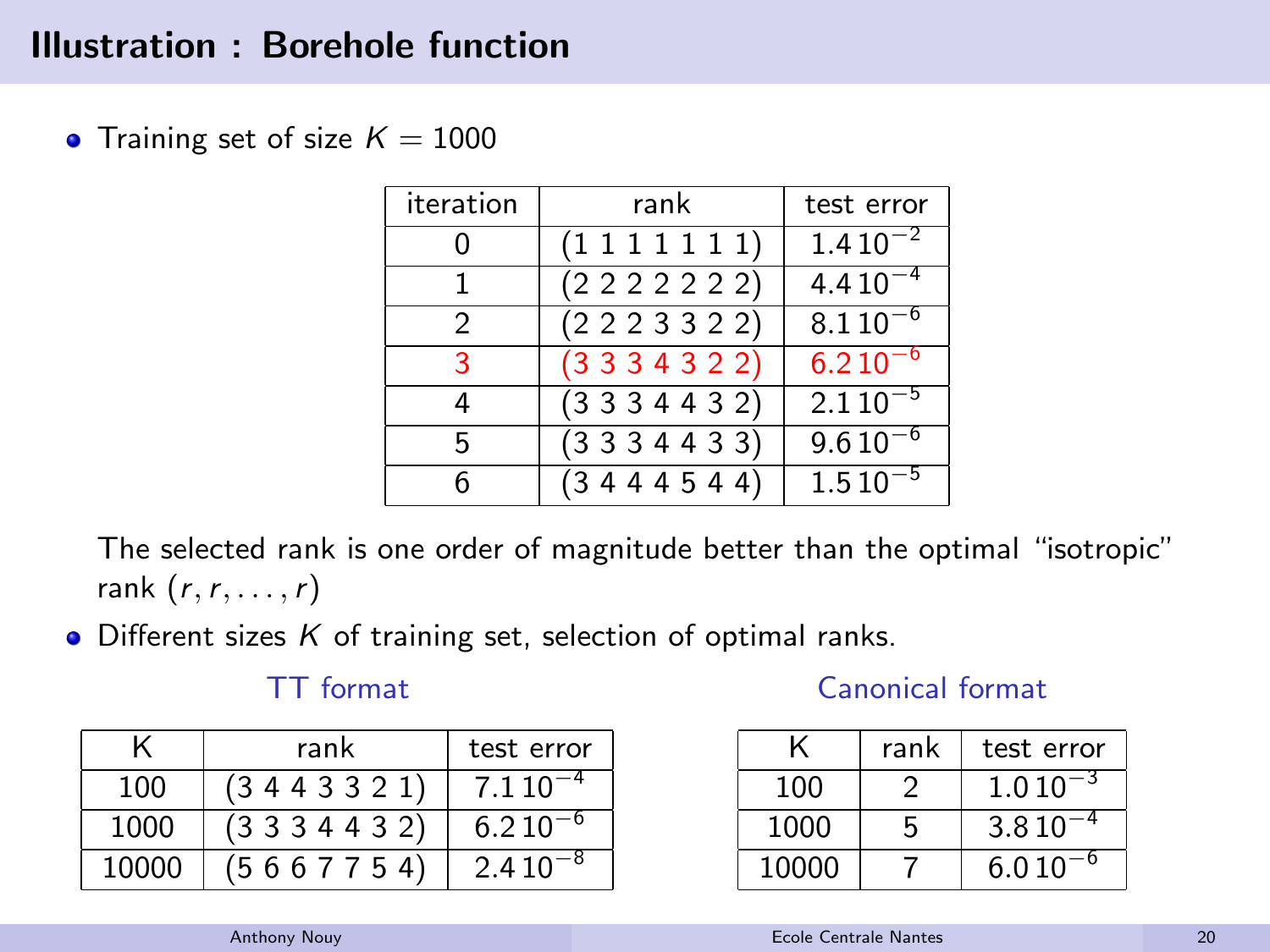# Influence of the tree

• Test error for different trees T (Training set of size  $K = 50$ )



| tree            | $\{\nu_1,\ldots,\nu_d\}$ | optimal rank    | test error   |
|-----------------|--------------------------|-----------------|--------------|
| $T_{1}$         | (1 2 3 4 5 6 7 8)        | (222211)        | $6.210^{-4}$ |
| $T_2$           | (13856247)               | (2 2 2 2 2 2 1) | $1.310^{-3}$ |
| $\mathcal{T}_3$ | (76814523)               | (1111111)       | $1.510^{-2}$ |
| T,              | (82475136)               | (1123322)       | $1.310^{-2}$ |

Finding the optimal tree is a combinatorial problem...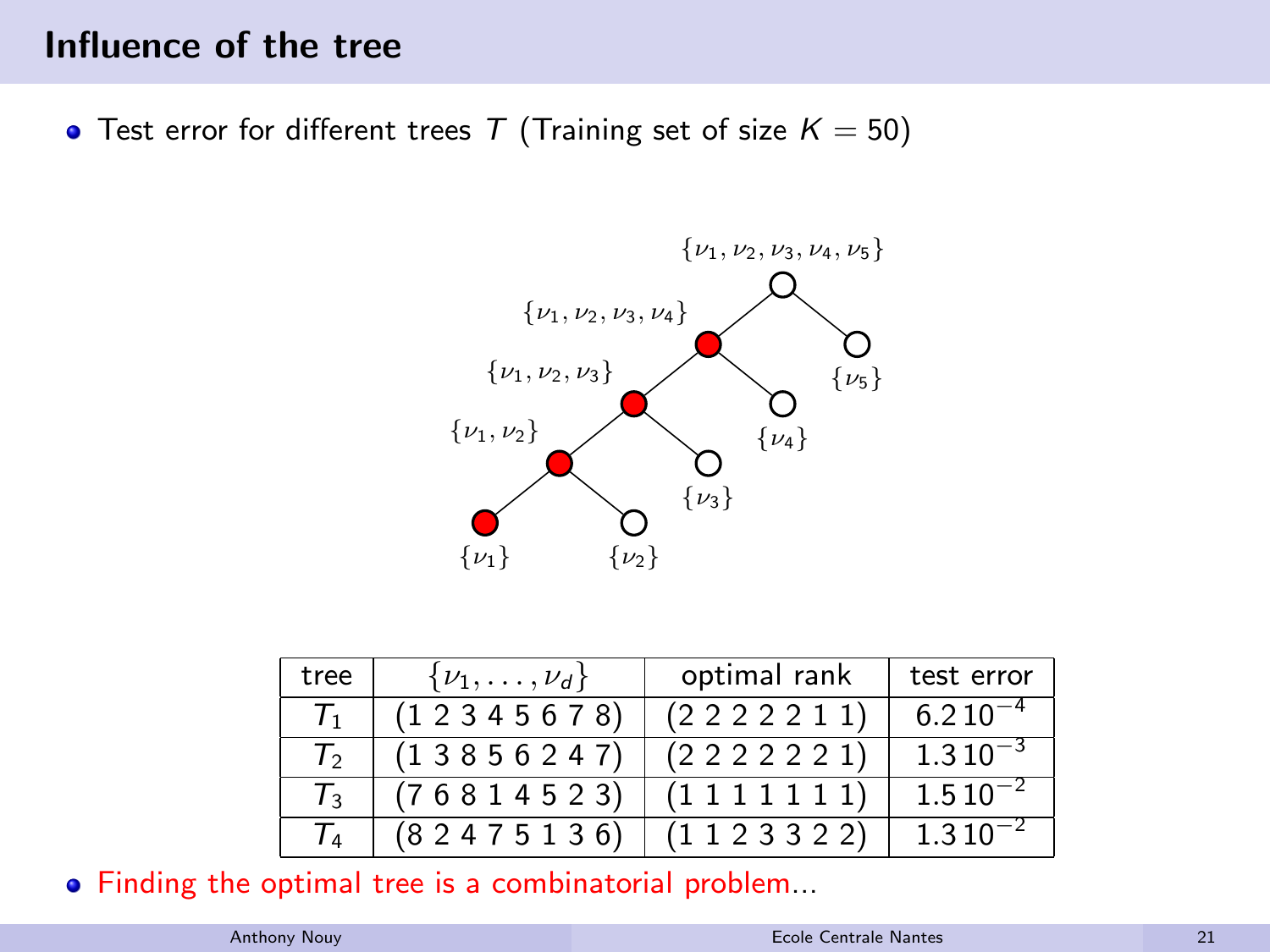Starting from an initial tree, we perform iteratively the following two steps:

• Run the learning algorithm with rank adaptation to compute an approximation v associated with the current tree

$$
v(x_1,\ldots,x_d)=\sum_{i_1=1}^{r_1}\ldots\sum_{i_{d-1}=1}^{r_{d-1}}v_{1,i_1}^{(1)}(x_{\nu_1})\ldots v_{i_{d-1},1}^{(d)}(x_{\nu_d})
$$

• Run a tree optimization algorithm yielding an equivalent representation of  $v$  (at the current precision)

$$
\mathsf{v}(x_1,\ldots,x_d) \approx \tilde{\mathsf{v}}(x_1,\ldots,x_d) = \sum_{i_1=1}^{\tilde{r}_1} \ldots \sum_{i_{d-1}=1}^{\tilde{r}_{d-1}} \tilde{\mathsf{v}}_{1,i_1}^{(\tilde{\nu}_1)}(x_{\tilde{\nu}_1}) \ldots \tilde{\mathsf{v}}_{i_{d-1},1}^{(\tilde{\nu}_d)}(x_{\tilde{\nu}_d})
$$

with reduced storage complexity, where  $\{\tilde{\nu}_1, \ldots, \nu_d\}$  is a permutation of  $\{\nu_1, \ldots, \nu_d\}$ .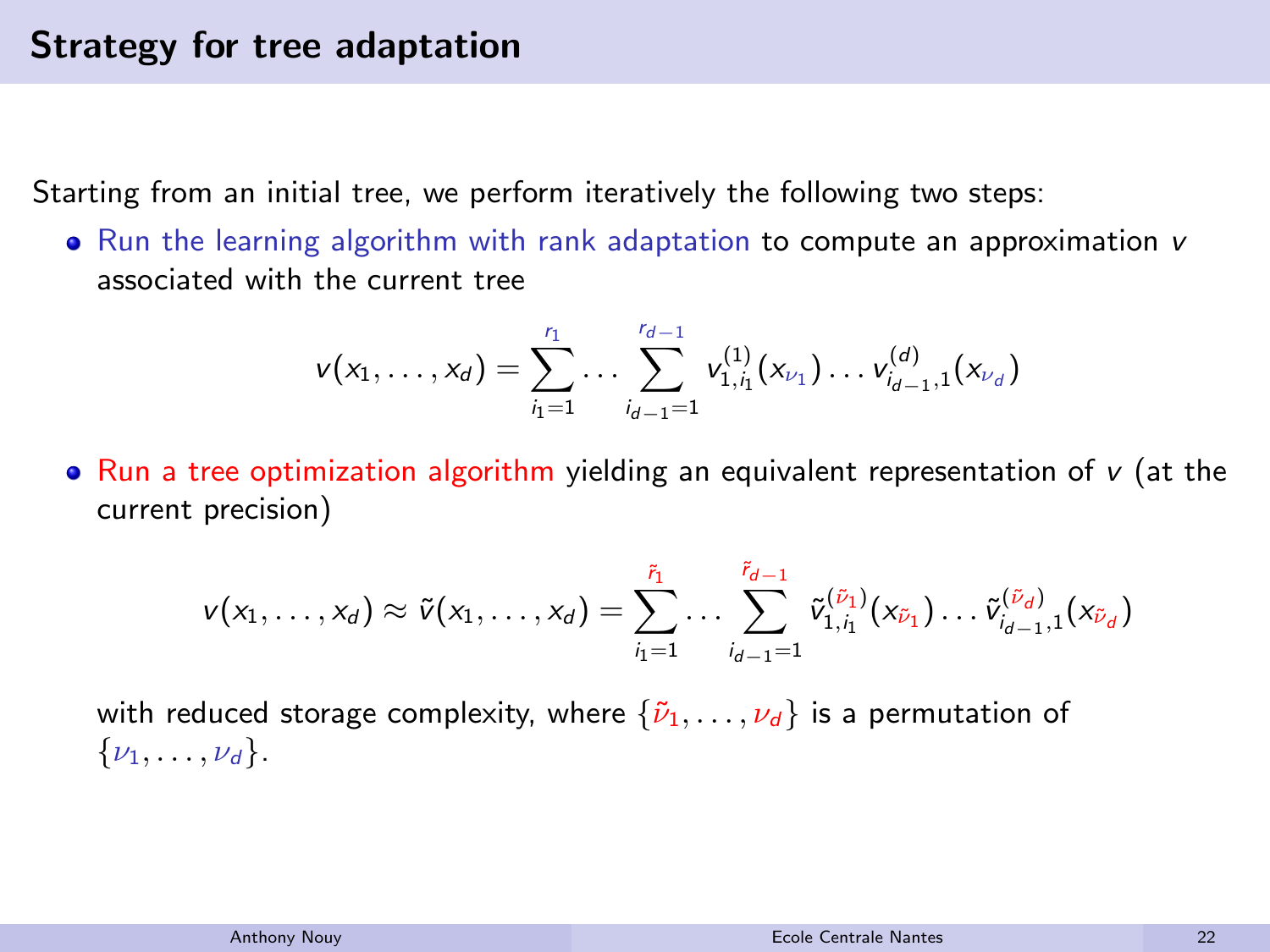Illustration with training set of size  $K = 50$ .

We run the algorithm for different initial trees.

Indicated in blue are the permuted dimensions in the final tree.

| $\{\nu_1,\ldots,\nu_d\}$<br>tree |                   | optimal rank  | test error   |
|----------------------------------|-------------------|---------------|--------------|
| initial                          | (12345678)        | (222211)      | $6.210^{-4}$ |
| final                            | (1 2 3 5 4 6 7 8) | (222211)      | $4.510^{-4}$ |
| initial                          | (13856247)        | (222221)      | $1.310^{-3}$ |
| final                            | (13852647)        | (2 2 2 2 2 1) | $5.110^{-4}$ |
| initial and final                | (76814523)        | (1111111)     | $1.510^{-2}$ |
| initial                          | (82475136)        | (1123322)     | $1.310^{-2}$ |
|                                  | (82751436)        | (112222)      | $1.210^{-3}$ |
| final                            | (82751346)        | (1122222)     | $1.310^{-3}$ |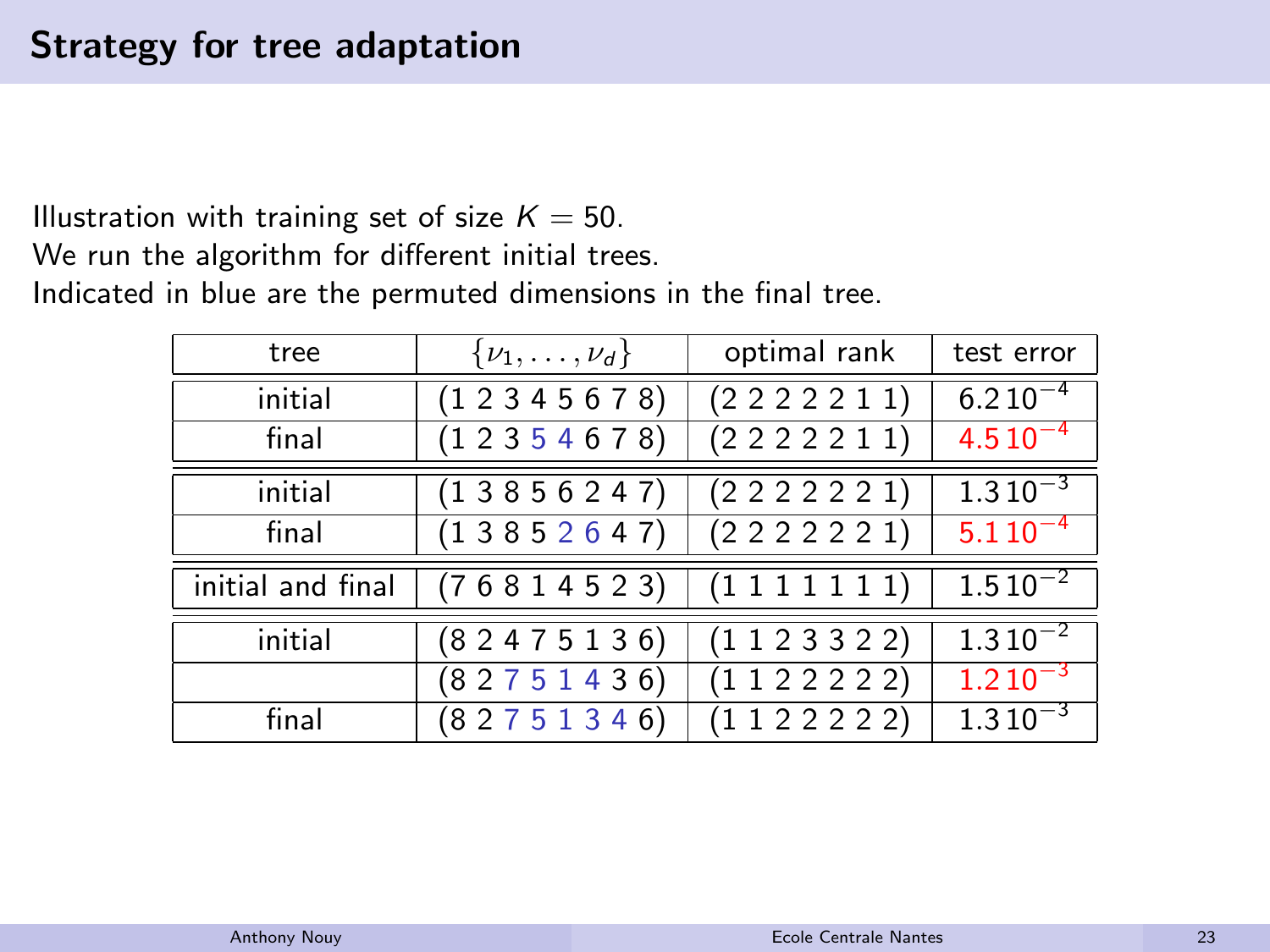# Concluding remarks

For rank adaptation, possible use of constructive (greedy) algorithms for tree-based Tucker formats.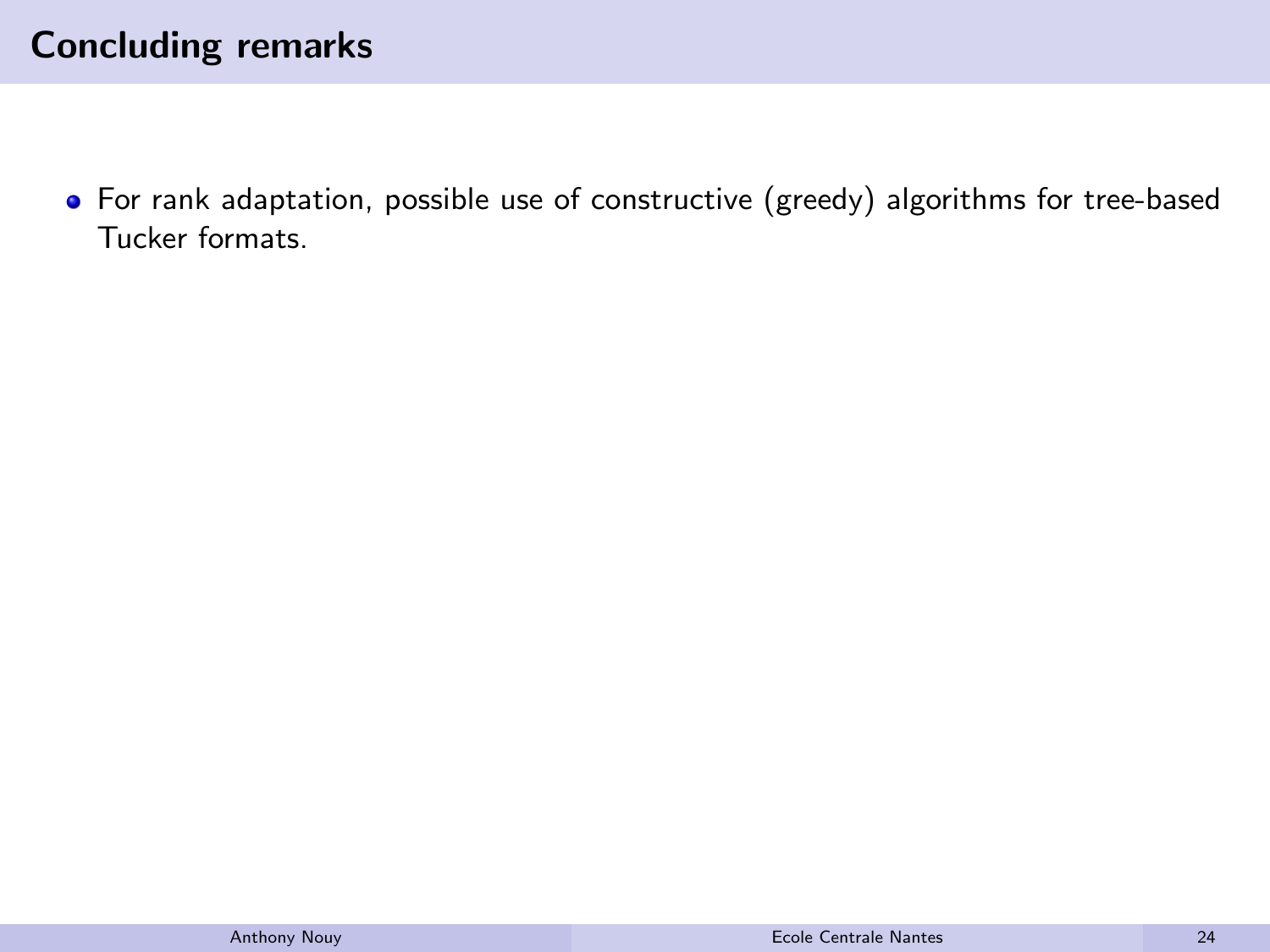- For rank adaptation, possible use of constructive (greedy) algorithms for tree-based Tucker formats.
- Need for robust strategies for tree adaptation.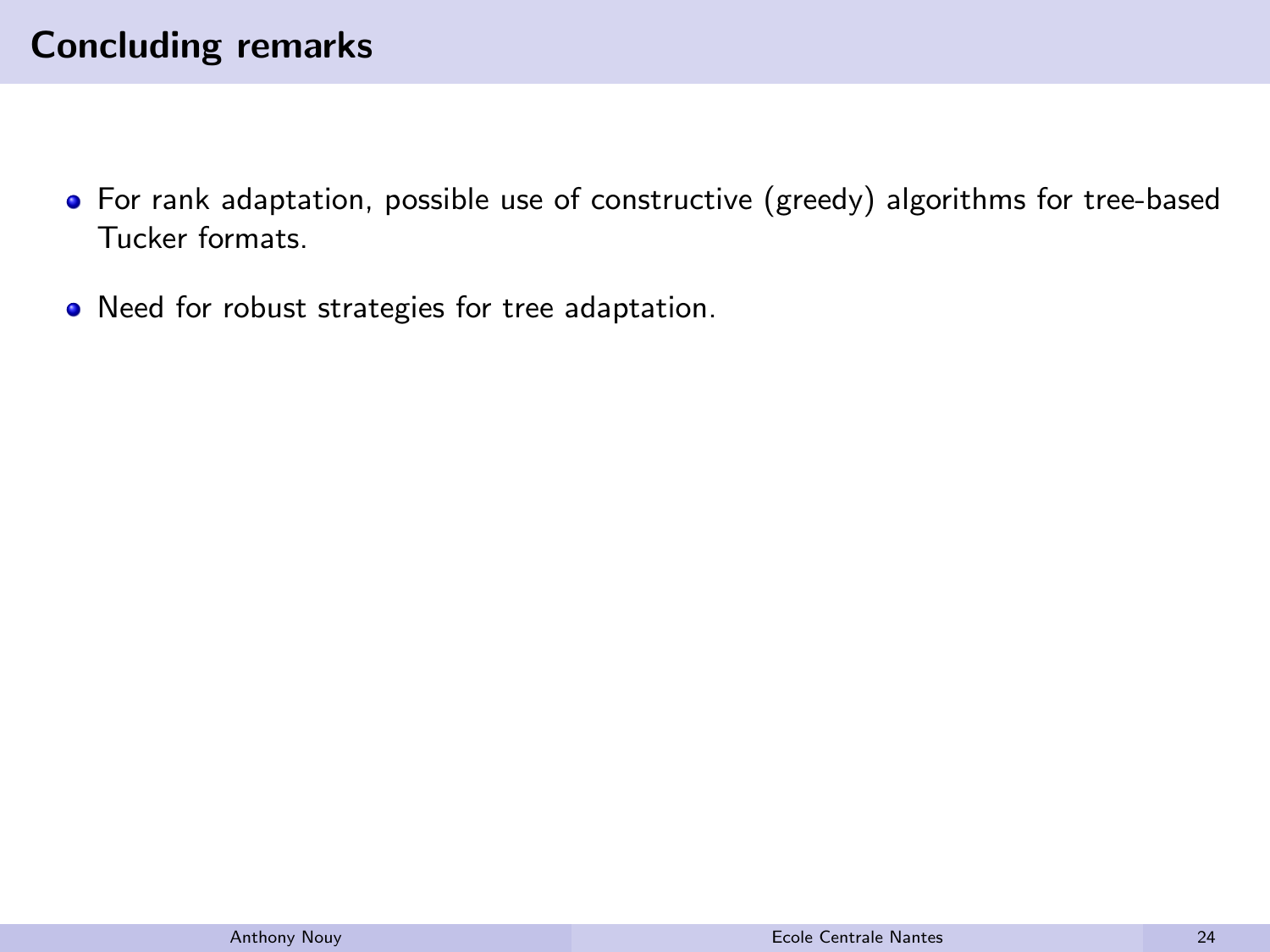- For rank adaptation, possible use of constructive (greedy) algorithms for tree-based Tucker formats.
- Need for robust strategies for tree adaptation.
- **•** "Statistical dimension" of low-rank subsets?

For example, the Henon-Heiles potential

$$
u(x) = \frac{1}{2}\sum_{i=1}^d x_i^2 + 0.2\sum_{i=1}^{d-1} (x_i x_{i+1} - x_i^3) + \frac{0.2^2}{16}\sum_{i=1}^{d-1} (x_i^2 + x_{i+1}^2), \quad x_i \sim U(-1,1),
$$

has TT-rank  $(3, \ldots, 3)$ , a storage complexity scaling as  $O(d)$ , and the number of samples to recover the function with probability 90% scales as  $O(d^{3/2}).$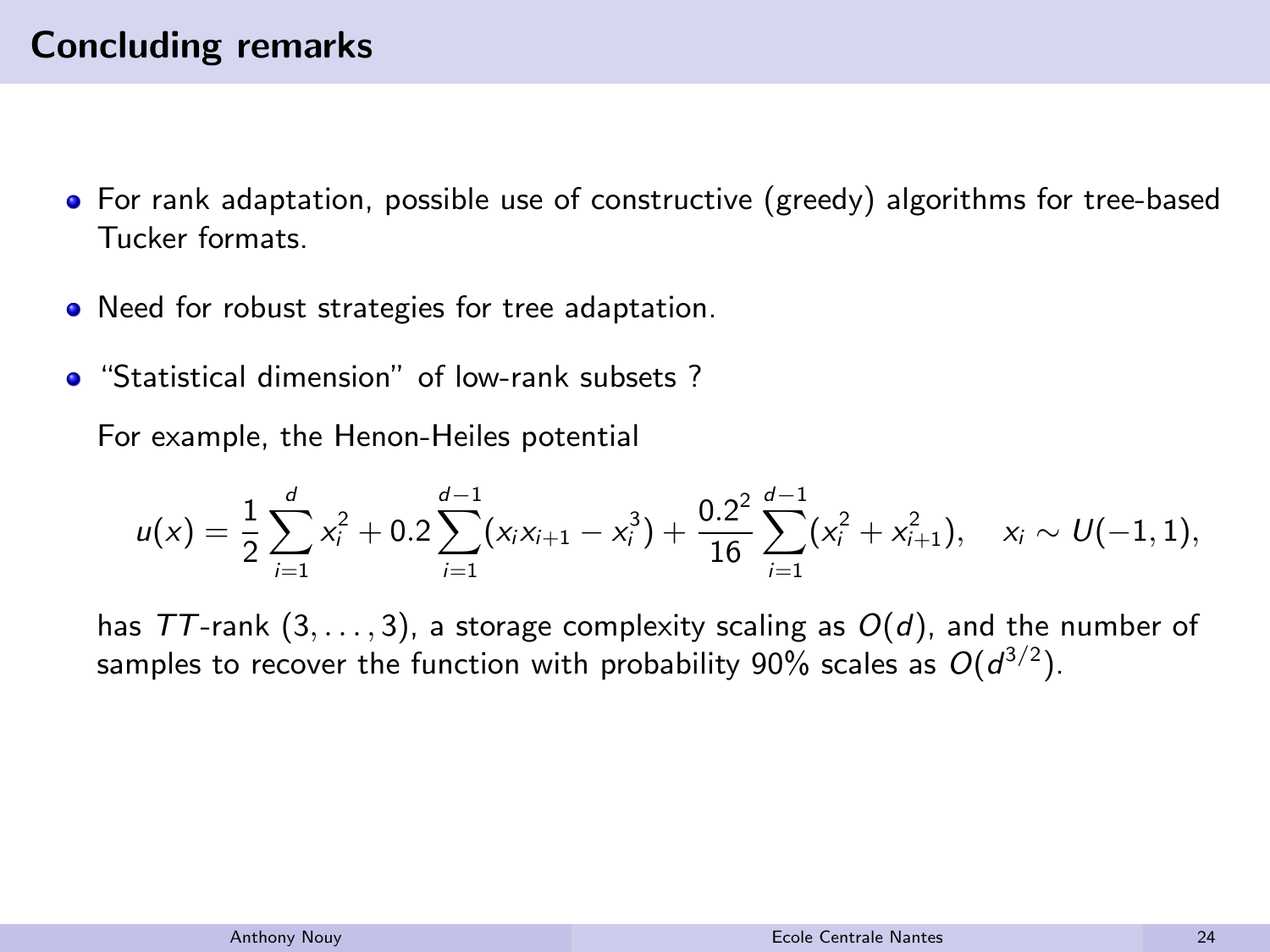- For rank adaptation, possible use of constructive (greedy) algorithms for tree-based Tucker formats.
- Need for robust strategies for tree adaptation.
- **•** "Statistical dimension" of low-rank subsets?

For example, the Henon-Heiles potential

$$
u(x) = \frac{1}{2}\sum_{i=1}^d x_i^2 + 0.2\sum_{i=1}^{d-1} (x_i x_{i+1} - x_i^3) + \frac{0.2^2}{16}\sum_{i=1}^{d-1} (x_i^2 + x_{i+1}^2), \quad x_i \sim U(-1,1),
$$

has TT-rank  $(3, \ldots, 3)$ , a storage complexity scaling as  $O(d)$ , and the number of samples to recover the function with probability 90% scales as  $O(d^{3/2}).$ 

Adaptive/structured sampling strategies.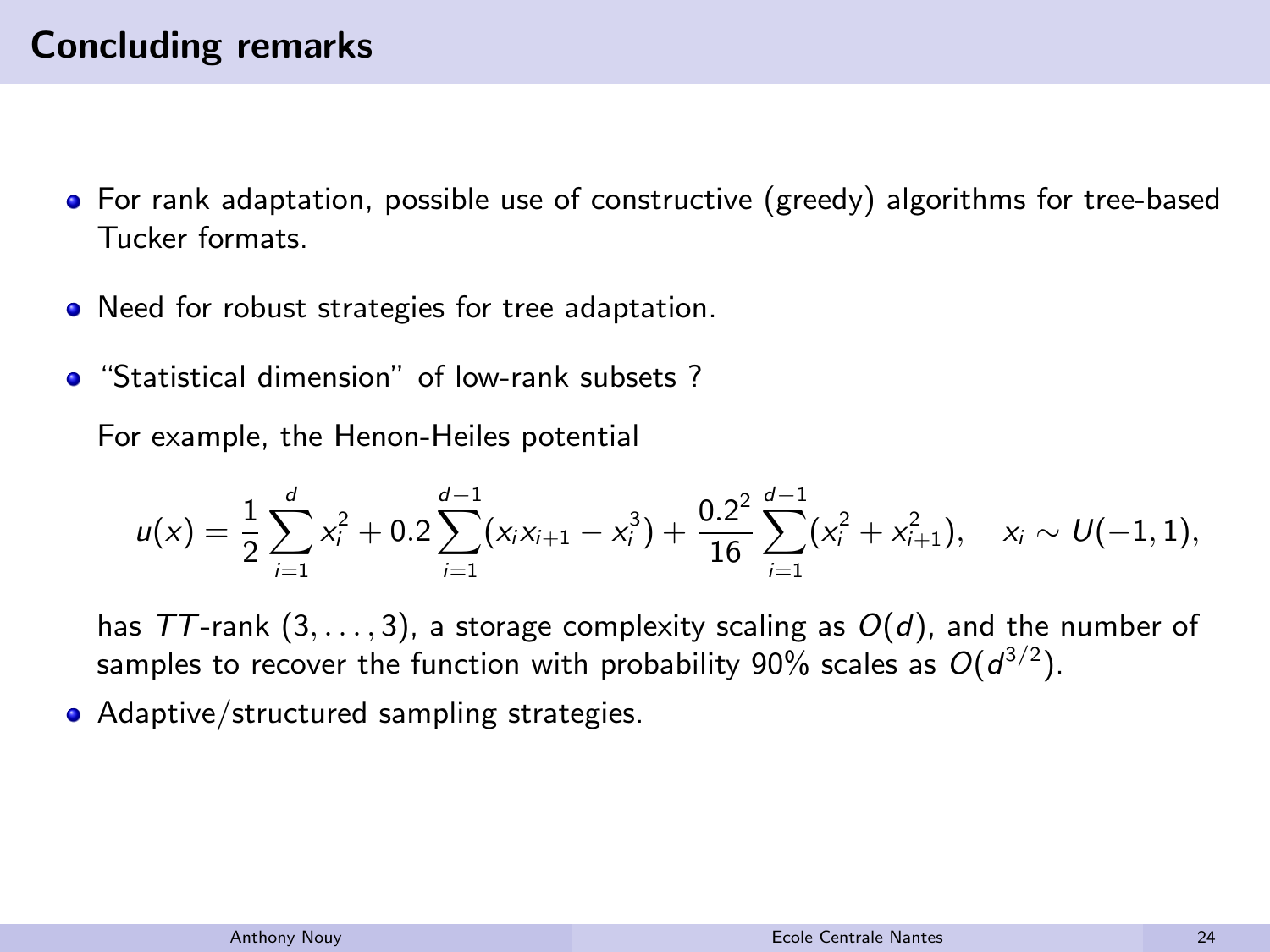- For rank adaptation, possible use of constructive (greedy) algorithms for tree-based Tucker formats.
- Need for robust strategies for tree adaptation.
- "Statistical dimension" of low-rank subsets ?

For example, the Henon-Heiles potential

$$
u(x) = \frac{1}{2}\sum_{i=1}^d x_i^2 + 0.2\sum_{i=1}^{d-1} (x_i x_{i+1} - x_i^3) + \frac{0.2^2}{16}\sum_{i=1}^{d-1} (x_i^2 + x_{i+1}^2), \quad x_i \sim U(-1,1),
$$

has TT-rank  $(3, \ldots, 3)$ , a storage complexity scaling as  $O(d)$ , and the number of samples to recover the function with probability 90% scales as  $O(d^{3/2}).$ 

- Adaptive/structured sampling strategies.
- **•** Goal-oriented approximations.